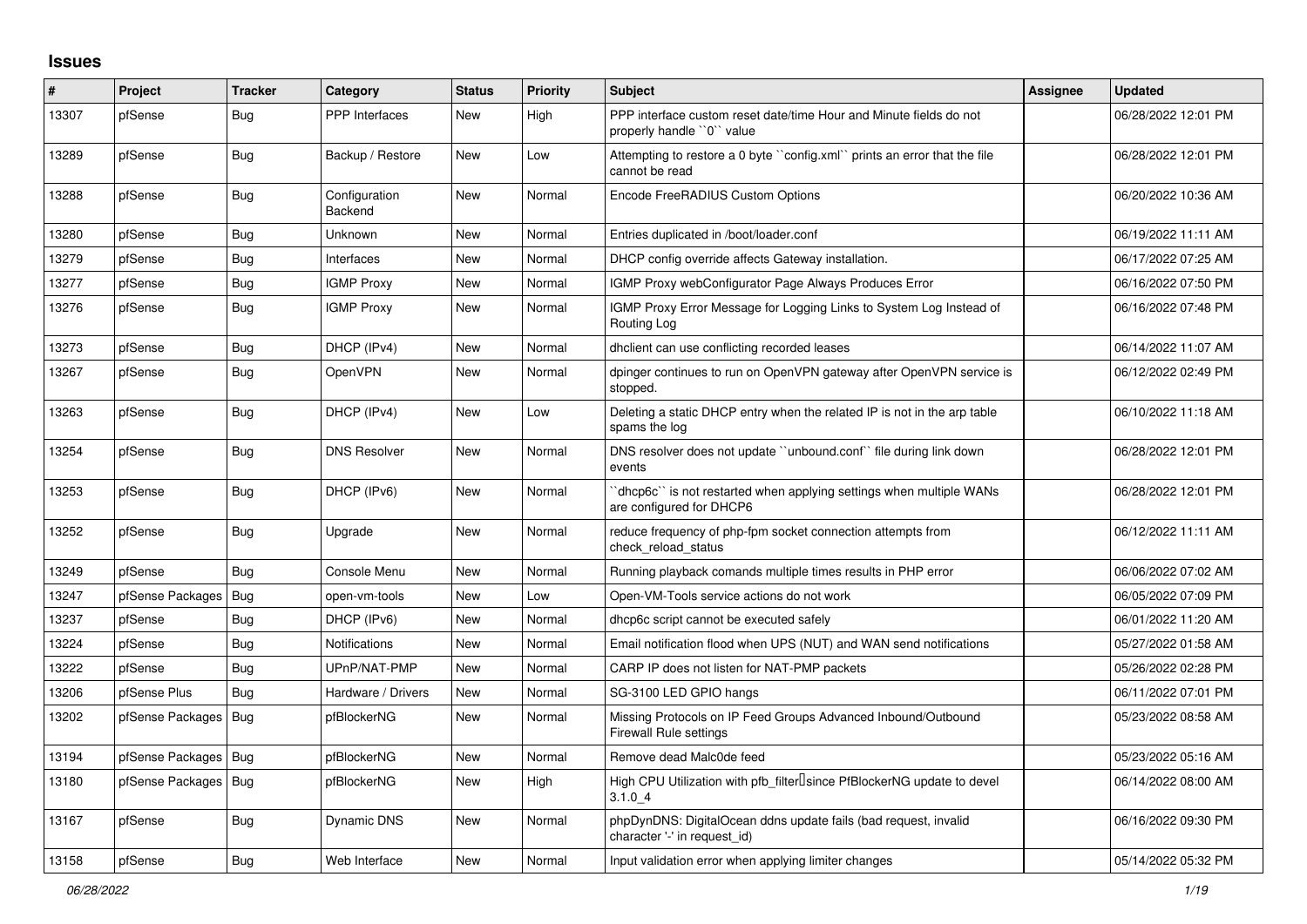| #     | Project                | <b>Tracker</b> | Category                                               | <b>Status</b> | <b>Priority</b> | <b>Subject</b>                                                                                                                      | <b>Assignee</b> | <b>Updated</b>      |
|-------|------------------------|----------------|--------------------------------------------------------|---------------|-----------------|-------------------------------------------------------------------------------------------------------------------------------------|-----------------|---------------------|
| 13144 | pfSense                | Bug            | Rules / NAT                                            | <b>New</b>    | Very Low        | Firewall rule entries can get out of sync when entries are deleted while<br>other administrators are editing entries simultaneously |                 | 05/10/2022 07:26 AM |
| 13141 | pfSense Packages       | Bug            | squidguard                                             | New           | Normal          | wrong page squidguard block                                                                                                         |                 | 05/09/2022 05:33 PM |
| 13128 | pfSense Packages       | Bug            | Zabbix                                                 | New           | Normal          | Zabbix Agent 6: HA Server Setup                                                                                                     |                 | 05/05/2022 01:55 AM |
| 13110 | pfSense                | <b>Bug</b>     | CARP                                                   | New           | Very Low        | changing CARP VIP address does not update outbound NAT interface IP                                                                 |                 | 05/03/2022 02:52 PM |
| 13087 | pfSense                | <b>Bug</b>     | <b>OpenVPN</b>                                         | New           | Normal          | OpenVPN Server: hide WINS servers list when netbios option is<br>unchecked while WINS servers is checked                            |                 | 04/22/2022 10:29 AM |
| 13076 | pfSense                | Bug            | Gateway Monitoring                                     | New           | Normal          | Marking a gateway as down does not affect IPsec entries using gateway<br>groups                                                     |                 | 06/28/2022 12:01 PM |
| 13074 | pfSense Plus           | <b>Bug</b>     | Cryptographic<br>Modules                               | <b>New</b>    | Normal          | AES-GCM with SafeXcel on Netgate 2100 causes MBUF overload                                                                          |                 | 06/12/2022 11:14 AM |
| 13073 | pfSense Packages   Bug |                | Squid                                                  | New           | Normal          | ClamAV - clamd dies with high CPU load and thus the C-ICAP of<br>squid-reverse proxy causes http:500 errors                         |                 | 04/19/2022 05:38 AM |
| 13068 | pfSense                | <b>Bug</b>     | Aliases / Tables                                       | New           | Normal          | Error loading rules when URL Table IPs content is empty                                                                             |                 | 04/17/2022 09:07 PM |
| 13067 | pfSense                | Bug            | <b>FilterDNS</b>                                       | <b>New</b>    | Normal          | filterdns resolve interval is twice the intended value                                                                              |                 | 04/17/2022 07:45 PM |
| 13053 | pfSense Packages       | Bug            | <b>ACME</b>                                            | <b>New</b>    | Normal          | LoopiaAPI error handling                                                                                                            |                 | 05/05/2022 10:58 AM |
| 13051 | pfSense                | Bug            | <b>Traffic Shaper</b><br>(ALTQ)                        | <b>New</b>    | Normal          | Firewall traffic shaper by interface selection unknow                                                                               |                 | 04/12/2022 07:03 AM |
| 13046 | pfSense                | <b>Bug</b>     | Rules / NAT                                            | New           | Normal          | Floating rule applied to IPv6 interface with a SLAAC DHCPv6 gateway<br>reports error on boot                                        |                 | 04/11/2022 09:50 AM |
| 13045 | pfSense Packages       | Bug            | WireGuard                                              | <b>New</b>    | Normal          | Firewall floating rules ignore WireGuard traffic                                                                                    |                 | 04/11/2022 09:40 AM |
| 13043 | pfSense Packages       | Bug            | WireGuard                                              | New           | Normal          | OSPF over Wireguard interface doesn't populate neighbors after reboot                                                               |                 | 04/11/2022 09:22 AM |
| 13018 | pfSense Packages       | Bug            | pfBlockerNG                                            | New           | Normal          | TLD and DNSBL Safesearch DOH conflict disables TLD block when<br>conflicting DOH FQDN is deselected or whitelisted                  |                 | 04/01/2022 05:59 PM |
| 13003 | pfSense                | Bug            | Hardware / Drivers                                     | <b>New</b>    | Normal          | Malicious Driver Detection event on ixl driver                                                                                      |                 | 06/25/2022 05:00 PM |
| 13000 | pfSense                | <b>Bug</b>     | <b>IPsec</b>                                           | <b>New</b>    | Low             | IPsec AES-GCM encryption algorithm "Key Length" field should be<br>labeled "ICV Lenath"                                             |                 | 03/30/2022 07:40 AM |
| 12982 | pfSense Packages       | <b>Bug</b>     | FreeRADIUS                                             | <b>New</b>    | Normal          | FreeRadius RadReply table entries missing from pf                                                                                   |                 | 06/19/2022 05:38 PM |
| 12974 | pfSense Plus           | Bug            | Installer                                              | <b>New</b>    | Normal          | Typing anything into 1100/2100 recovery installer causes process to stop                                                            |                 | 06/05/2022 04:10 PM |
| 12960 | pfSense                | <b>Bug</b>     | Installer                                              | <b>New</b>    | Normal          | VGA installer image defaults to serial console, serial console is default in<br><b>GUI settings</b>                                 |                 | 06/28/2022 12:01 PM |
| 12950 | pfSense                | <b>Bug</b>     | Routing                                                | New           | Normal          | OpenVPN as default gateway does not get set at boot time                                                                            |                 | 04/09/2022 05:46 PM |
| 12938 | pfSense                | <b>Bug</b>     | <b>IPv6 Router</b><br><b>Advertisements</b><br>(RADVD) | New           | Normal          | MaxRtrAdvInterval would allow stale DNS servers to be deleted faster                                                                |                 | 03/12/2022 09:37 AM |
| 12927 | pfSense                | Bug            | <b>OpenVPN</b>                                         | <b>New</b>    | Normal          | OpenVPN with OCSP enabled allows connections with revoked<br>certificates                                                           |                 | 03/24/2022 08:22 AM |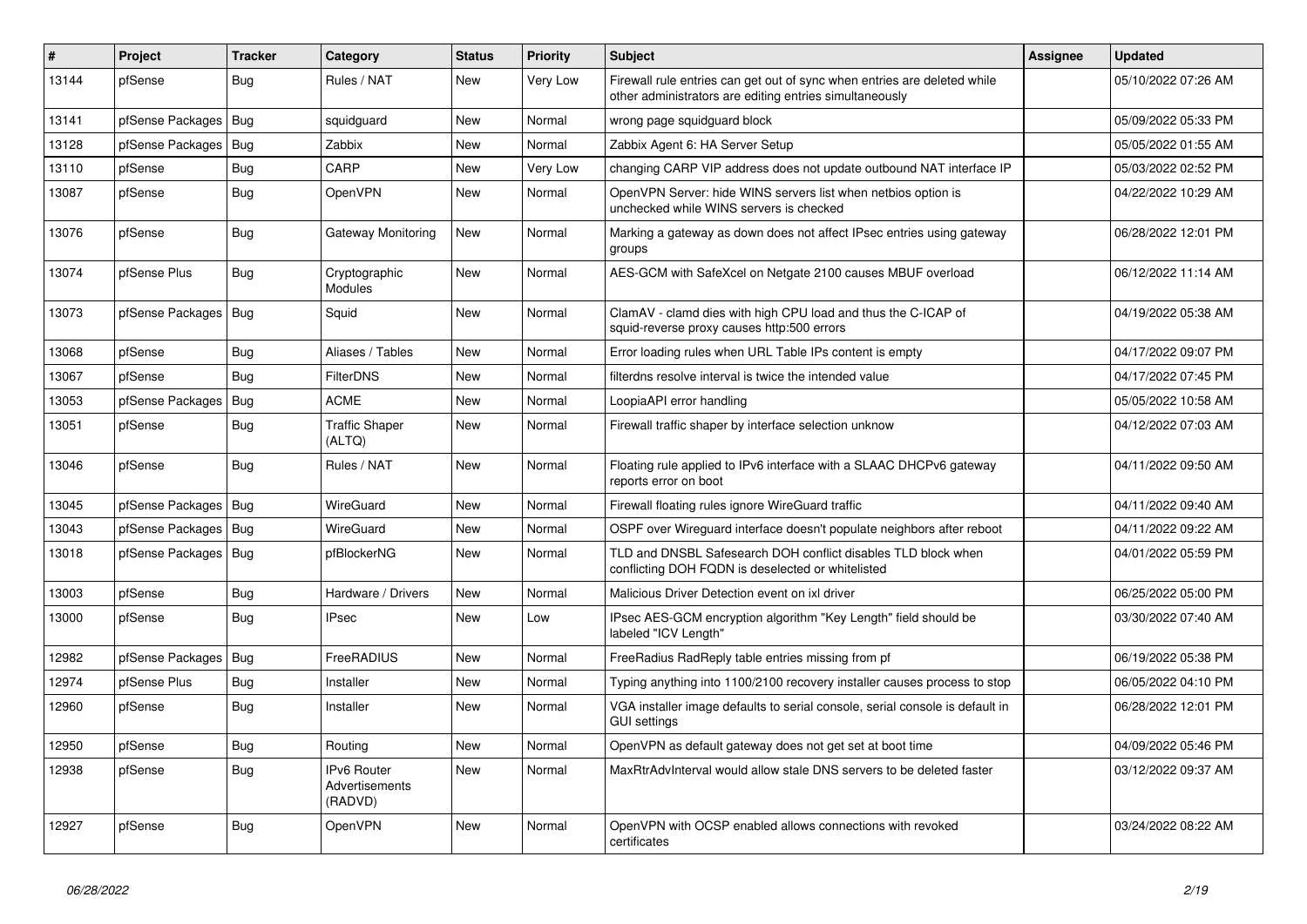| $\#$  | Project                | <b>Tracker</b> | Category            | <b>Status</b> | <b>Priority</b> | <b>Subject</b>                                                                                                                      | <b>Assignee</b> | Updated             |
|-------|------------------------|----------------|---------------------|---------------|-----------------|-------------------------------------------------------------------------------------------------------------------------------------|-----------------|---------------------|
| 12922 | pfSense                | <b>Bug</b>     | DHCP (IPv4)         | New           | Normal          | Classless static routes received on DHCP WAN can override chosen<br>default gateway                                                 |                 | 03/28/2022 10:08 AM |
| 12905 | pfSense                | Bug            | Web Interface       | New           | Normal          | Add VLAN Re-assignment to Import Interface Mismatch Wizard                                                                          |                 | 03/07/2022 08:05 AM |
| 12899 | pfSense Packages   Bug |                | Suricata            | New           | Normal          | Suricata doesn't honor Pass List                                                                                                    |                 | 03/04/2022 01:22 PM |
| 12894 | pfSense Plus           | <b>Bug</b>     | Certificates        | New           | Low             | duplicating freshly created certificates through refreshing                                                                         |                 | 03/03/2022 02:35 PM |
| 12888 | pfSense                | <b>Bug</b>     | Rules / NAT         | New           | Normal          | pfSense sends un-NATed packets during OpenVPN startup                                                                               |                 | 03/01/2022 03:13 PM |
| 12875 | pfSense                | Bug            | Package System      | New           | Normal          | Import zabbix-agent6 and zabbix-proxy6 from FreeBSD Ports                                                                           |                 | 05/28/2022 06:50 PM |
| 12857 | pfSense                | Bug            | Gateways            | New           | Normal          | Firewall gateway goes away when making changes to Bridge0 device                                                                    |                 | 02/27/2022 11:20 AM |
| 12850 | pfSense                | Bug            | Routing             | New           | Low             | Console error during boot: "route: route has not been found"                                                                        |                 | 02/22/2022 08:27 AM |
| 12845 | pfSense Packages       | Bug            | softflowd           | New           | Normal          | softflowd wrong vlan tag                                                                                                            |                 | 02/21/2022 10:40 AM |
| 12828 | pfSense                | Bug            | Wireless            | New           | Normal          | pfSense keeps crashing (Fatal trap 12: page fault while in kernel mode)                                                             |                 | 02/21/2022 07:55 AM |
| 12823 | pfSense                | Bug            | DHCP (IPv6)         | New           | Normal          | Multiple DHCP6 WAN connections PPPoE interface 'defached' status                                                                    |                 | 02/18/2022 05:39 AM |
| 12822 | pfSense Packages       | Bug            | pfBlockerNG         | New           | Normal          | IPv4 Source ASN format not working                                                                                                  |                 | 02/18/2022 10:47 AM |
| 12797 | pfSense                | Bug            | UPnP/NAT-PMP        | New           | Normal          | UPnP+STUN forms invalid outbound NAT rules using the external<br>address discovered from STUN                                       |                 | 02/15/2022 01:01 PM |
| 12774 | pfSense                | Bug            | Backup / Restore    | New           | Normal          | Picture widget image is not saved in backup                                                                                         |                 | 04/04/2022 04:48 AM |
| 12767 | pfSense Packages   Bug |                | Avahi               | New           | Normal          | 'Package radavahi-daemon does does not exist in current pfSense<br>version and it has been removed"" message on pfSense 2.7 restore |                 | 02/07/2022 11:28 AM |
| 12764 | pfSense                | <b>Bug</b>     | Gateways            | New           | Normal          | VTI gateway status is pending after assigning the VTI interface                                                                     |                 | 02/07/2022 05:41 AM |
| 12759 | pfSense Plus           | Bug            | Package System      | New           | Very Low        | Proprietary packages link to non-existant or non-public github pages                                                                |                 | 02/09/2022 10:43 AM |
| 12751 | pfSense Packages       | Bug            | <b>FRR</b>          | New           | Normal          | Improve FRR route restoration after gateway events                                                                                  |                 | 02/06/2022 11:07 PM |
| 12747 | pfSense                | <b>Bug</b>     | Logging             | New           | Normal          | System log is filled by sshguard                                                                                                    |                 | 05/03/2022 03:08 AM |
| 12737 | pfSense                | Bug            | Certificates        | <b>New</b>    | Normal          | CApath is not defined by default in curl                                                                                            |                 | 06/28/2022 12:01 PM |
| 12732 | pfSense Packages       | Bug            | squidguard          | New           | High            | Squid https filtering squidguard acl target list - erratic behaviour                                                                |                 | 01/26/2022 09:11 AM |
| 12730 | pfSense                | <b>Bug</b>     | Captive Portal      | New           | Normal          | RADIUS accounting does not work if WAN is down                                                                                      |                 | 01/26/2022 05:13 AM |
| 12726 | pfSense                | <b>Bug</b>     | Authentication      | New           | Normal          | LDAP select container button auto populate                                                                                          |                 | 01/25/2022 01:48 PM |
| 12708 | pfSense                | <b>Bug</b>     | Aliases / Tables    | New           | Normal          | alias with non resolving DNS entry breaks underlying pf table                                                                       |                 | 02/20/2022 06:13 PM |
| 12667 | pfSense Packages   Bug |                | WireGuard           | <b>New</b>    | Normal          | Firewall Crashed After Upgrading Wireguard                                                                                          |                 | 01/07/2022 09:18 AM |
| 12655 | pfSense Packages   Bug |                | Telegraf            | New           | Normal          | telegraf, wireguard plugin failing                                                                                                  |                 | 12/30/2021 05:51 PM |
| 12648 | pfSense                | Bug            | Captive Portal      | New           | Normal          | Undocumented variables 'listenporthttp' and 'listenporthttps'                                                                       |                 | 12/28/2021 10:44 AM |
| 12632 | pfSense                | Bug            | Gateways            | New           | High            | Assigning a /30 WAN IP address at the console does not save the<br>gateway correctly                                                |                 | 06/28/2022 12:01 PM |
| 12612 | pfSense                | <b>Bug</b>     | <b>DNS Resolver</b> | New           | Normal          | DNS Resolver is restarted during every "rc.newwanip" event                                                                          |                 | 06/28/2022 12:01 PM |
| 12607 | pfSense Plus           | <b>Bug</b>     | Hardware / Drivers  | New           | High            | Instability with Snort Inline with AWS Instances                                                                                    |                 | 01/10/2022 09:03 PM |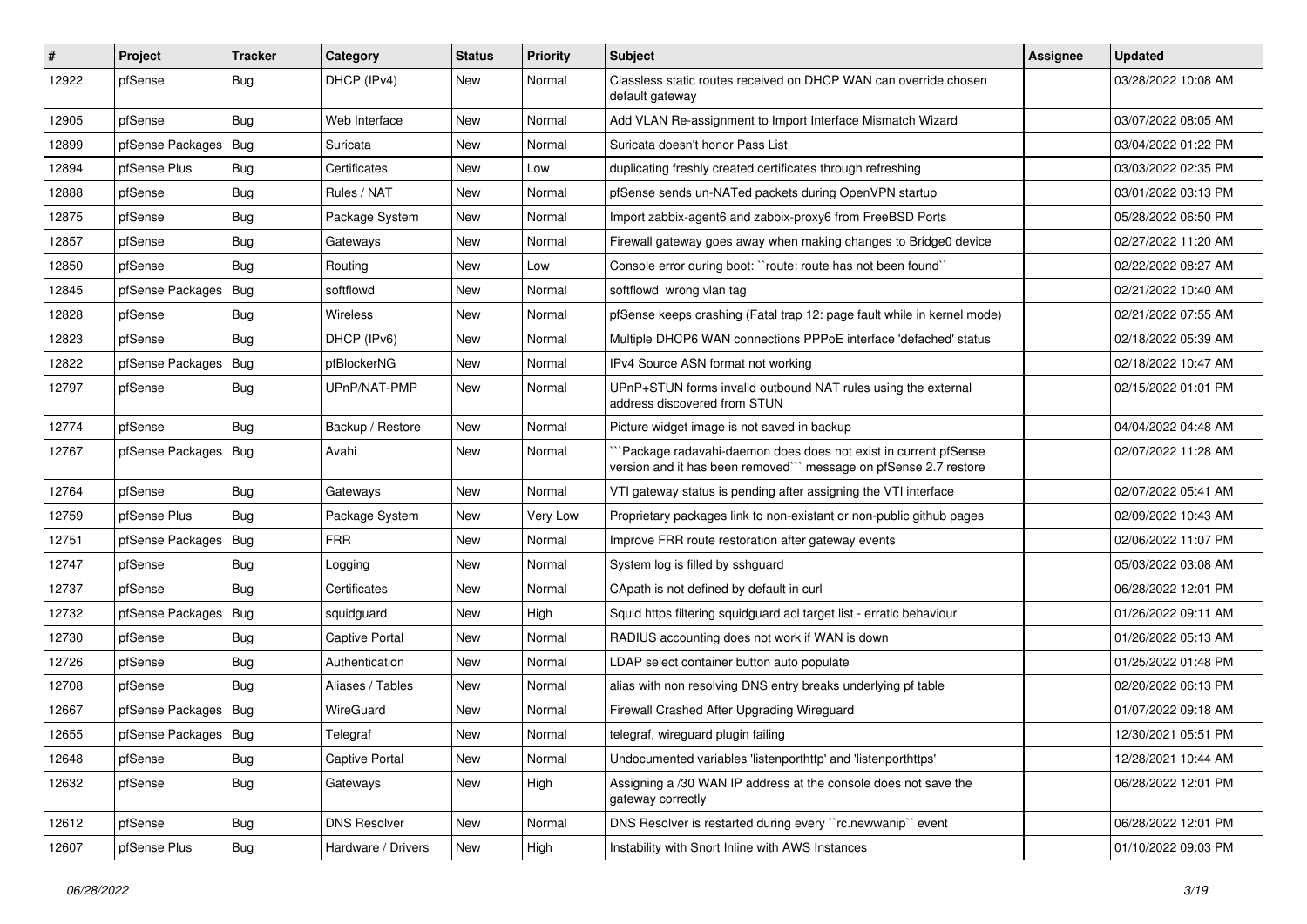| $\vert$ # | Project                | <b>Tracker</b> | Category                        | <b>Status</b> | <b>Priority</b> | <b>Subject</b>                                                                                                                   | <b>Assignee</b> | <b>Updated</b>      |
|-----------|------------------------|----------------|---------------------------------|---------------|-----------------|----------------------------------------------------------------------------------------------------------------------------------|-----------------|---------------------|
| 12563     | pfSense                | <b>Bug</b>     | OpenVPN                         | <b>New</b>    | Normal          | OpenVPN server doesn't support Framed-IPv6-Address RADIUS attribute                                                              |                 | 12/03/2021 11:19 AM |
| 12552     | pfSense                | <b>Bug</b>     | OpenVPN                         | <b>New</b>    | Normal          | "Pull DNS" option within OpenVPN client does not cause pfSense to use<br>DNS servers assigned by remote OpenVPN server           |                 | 12/08/2021 08:45 AM |
| 12542     | pfSense                | Bug            | Virtual IP Addresses            | <b>New</b>    | Normal          | Cannot assign a same IPv6 Link-Local address to different interfaces                                                             |                 | 11/25/2021 01:41 AM |
| 12539     | pfSense                | Bug            | Interfaces                      | <b>New</b>    | Low             | Changing VLAN ID for LAN interface in assignments silently fails.                                                                |                 | 11/23/2021 04:12 AM |
| 12538     | pfSense Packages       | Bug            | PIMD                            | <b>New</b>    | Normal          | PIMD sub-interface bug                                                                                                           |                 | 11/20/2021 09:44 PM |
| 12519     | pfSense                | Bug            | Authentication                  | <b>New</b>    | Normal          | Fail authentication using special character in password via the LDAP<br>connector                                                |                 | 11/12/2021 07:39 AM |
| 12509     | pfSense                | <b>Bug</b>     | OpenVPN                         | <b>New</b>    | Normal          | Deffered authentication does not work with auth-gen-token external-auth<br>or pusk "auth-token"                                  |                 | 11/08/2021 04:01 AM |
| 12508     | pfSense                | <b>Bug</b>     | <b>DHCP Relay</b>               | <b>New</b>    | Normal          | DHCP Relay over VPN                                                                                                              |                 | 11/06/2021 11:25 AM |
| 12504     | pfSense                | <b>Bug</b>     | Interfaces                      | <b>New</b>    | Normal          | BCM57412 NetXtreme-E 10Gb RDMA Ethernet controller issue                                                                         |                 | 11/05/2021 04:51 AM |
| 12483     | pfSense                | <b>Bug</b>     | Configuration<br>Backend        | <b>New</b>    | Normal          | GUI creates inconsistent config.xml                                                                                              |                 | 10/23/2021 06:48 AM |
| 12467     | pfSense                | Bug            | <b>Captive Portal</b>           | <b>New</b>    | Normal          | CP error on client disconnect after reboot                                                                                       |                 | 10/17/2021 05:35 AM |
| 12451     | pfSense                | Bug            | <b>Virtual IP Addresses</b>     | <b>New</b>    | Normal          | deleteVIP() does not check RFC2136 Update Source                                                                                 |                 | 10/13/2021 10:06 AM |
| 12444     | pfSense Packages   Bug |                | ntop                            | New           | Normal          | ntopng throws errors when viewing single host                                                                                    |                 | 10/11/2021 12:39 PM |
| 12436     | pfSense                | Bug            | PPPoE Server                    | <b>New</b>    | Normal          | Pppoe server config gui does not allow setting of chap authentication, and<br>sets the network start address for allocation to 0 |                 | 10/21/2021 08:15 AM |
| 12421     | pfSense                | <b>Bug</b>     | Rules / NAT                     | <b>New</b>    | Normal          | IPV6 limiter bug                                                                                                                 |                 | 10/02/2021 08:44 AM |
| 12401     | pfSense                | <b>Bug</b>     | <b>Traffic Graphs</b>           | <b>New</b>    | Normal          | Traffic graphs with untagged and tagged VLAN on same interface                                                                   |                 | 09/23/2021 09:18 PM |
| 12393     | pfSense                | <b>Bug</b>     | <b>Traffic Shaper</b><br>(ALTQ) | <b>New</b>    | Low             | Priority of gOthersLow higher than default queues                                                                                |                 | 09/21/2021 02:48 PM |
| 12357     | pfSense                | Bug            | Captive Portal                  | New           | Normal          | Captive Portal popup Logout button loads full login page in popup when<br>clicked                                                |                 | 10/27/2021 12:10 PM |
| 12338     | pfSense Packages   Bug |                | <b>RRD Summary</b>              | <b>New</b>    | Normal          | RRD Summary does not report data on 3100                                                                                         |                 | 04/15/2022 02:54 PM |
| 12286     | pfSense Packages   Bug |                | FreeRADIUS                      | <b>New</b>    | Normal          | Add support for ntlm auth in LDAP                                                                                                |                 | 08/20/2021 08:27 AM |
| 12283     | pfSense                | Bug            | Authentication                  | New           | Normal          | LDAP/RADIUS authentication servers configuration does not allow source<br>IP address to be specified                             |                 | 08/20/2021 01:15 AM |
| 12260     | pfSense Packages   Bug |                | ntop                            | <b>New</b>    | Normal          | Update popup and version missmatch?                                                                                              |                 | 01/08/2022 05:53 AM |
| 12259     | pfSense                | Bug            | <b>Operating System</b>         | <b>New</b>    | Normal          | Intel em NICs Suffering Performance Degradation on FreeBSD12                                                                     |                 | 02/25/2022 09:28 PM |
| 12249     | pfSense                | Bug            | Backup / Restore                | <b>New</b>    | Normal          | HAProxy causing failed ACB backups                                                                                               |                 | 11/15/2021 11:58 PM |
| 12188     | pfSense Packages   Bug |                | OpenVPN Client<br>Export        | <b>New</b>    | Normal          | client export breaks multi remote configurations                                                                                 |                 | 10/02/2021 05:58 PM |
| 12178     | pfSense Packages   Bug |                | WireGuard                       | <b>New</b>    | Low             | WireGuard always shows 'Configuring WireGuard tunnelsdone.'<br>message on boot                                                   |                 | 07/30/2021 06:58 AM |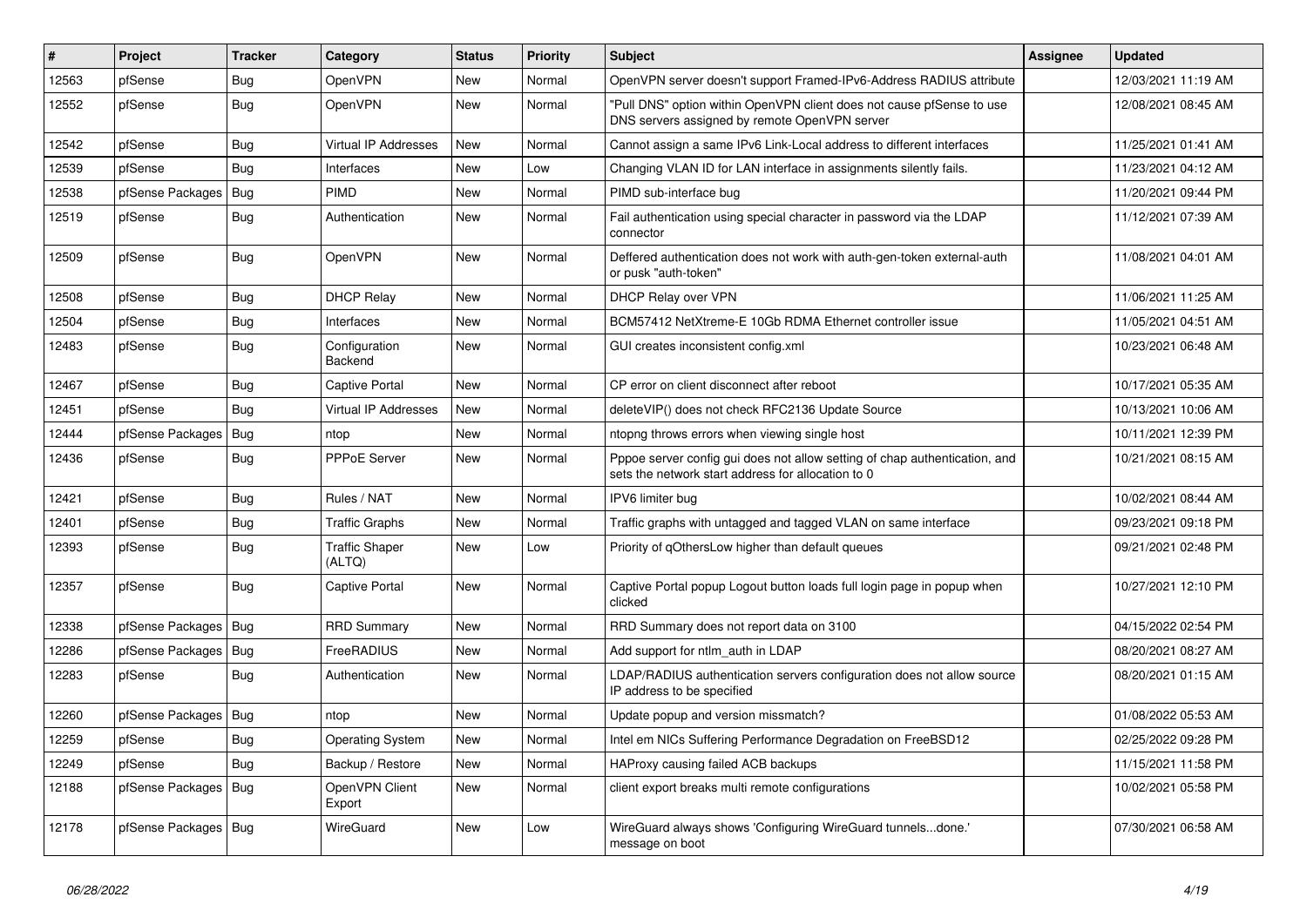| #     | Project                | <b>Tracker</b> | Category           | <b>Status</b> | Priority  | <b>Subject</b>                                                                                           | <b>Assignee</b> | <b>Updated</b>      |
|-------|------------------------|----------------|--------------------|---------------|-----------|----------------------------------------------------------------------------------------------------------|-----------------|---------------------|
| 12130 | pfSense Packages   Bug |                | Zeek               | New           | Normal    | Zeek fails to start                                                                                      |                 | 07/15/2021 02:00 AM |
| 12126 | pfSense Packages   Bug |                | FreeRADIUS         | <b>New</b>    | Normal    | freeradius3 0.15.7 31                                                                                    |                 | 10/11/2021 08:21 AM |
| 12122 | pfSense                | <b>Bug</b>     | Web Interface      | New           | Normal    | Perform greedy actions asychronously                                                                     |                 | 07/10/2021 01:10 PM |
| 12095 | pfSense                | Bug            | Authentication     | New           | Normal    | Memory leak in pcscd                                                                                     |                 | 06/01/2022 01:01 PM |
| 12084 | pfSense Packages       | Bug            | <b>FRR</b>         | <b>New</b>    | Normal    | libfrr.so.0 error on SG-1100                                                                             |                 | 06/26/2021 08:22 AM |
| 12070 | pfSense                | Bug            | DHCP (IPv4)        | New           | Low       | VLAN0 for WAN DHCP                                                                                       |                 | 12/23/2021 04:31 PM |
| 12067 | pfSense                | Bug            | DHCP (IPv4)        | New           | Very Low  | <b>DHCP Monitoring Statistics Error</b>                                                                  |                 | 06/21/2021 08:39 AM |
| 12056 | pfSense                | Bug            | Logging            | New           | Normal    | Filterlog says "Unknown Option %u"                                                                       |                 | 06/18/2021 05:51 AM |
| 12033 | pfSense Packages   Bug |                | pfBlockerNG        | New           | Normal    | maxmindb and _sqlite3 modules not found                                                                  |                 | 10/01/2021 04:42 AM |
| 12013 | pfSense                | Bug            | Logging            | <b>New</b>    | Low       | Reading log data is inefficient in certain cases                                                         |                 | 06/08/2021 07:35 AM |
| 12009 | pfSense Packages   Bug |                | Zabbix             | New           | Normal    | Zabbix Agent starts twice by /etc/rc.start packages                                                      |                 | 06/08/2021 01:35 AM |
| 11970 | pfSense Packages   Bug |                | Coreboot           | New           | Normal    | Netgate Firmware Upgrade Doesn't Work on XG-2758                                                         |                 | 04/21/2022 12:39 PM |
| 11953 | pfSense                | Bug            | <b>IGMP Proxy</b>  | <b>New</b>    | Normal    | XG-1541 crashes when igmpproxy is enabled and network interfaces<br>status change                        |                 | 05/24/2021 04:55 PM |
| 11925 | pfSense                | Bug            | OpenVPN            | <b>New</b>    | Normal    | Calling-Station-Id always set to WAN IP                                                                  |                 | 05/14/2021 09:27 AM |
| 11898 | pfSense Packages   Bug |                | apcupsd            | New           | Normal    | PHP error from apcupsd dashboard widget                                                                  |                 | 05/07/2021 09:12 AM |
| 11872 | pfSense                | <b>Bug</b>     | Interfaces         | New           | Normal    | gif interfaces reporting incorrect traffic counters                                                      |                 | 12/30/2021 04:00 AM |
| 11848 | pfSense Packages   Bug |                | Squid              | <b>New</b>    | Normal    | Issue with squid cache download speed                                                                    |                 | 04/23/2021 09:30 PM |
| 11841 | pfSense Packages   Bug |                | <b>FRR</b>         | New           | Normal    | FRR access lists default bahavior changed to permit by default                                           |                 | 04/22/2021 09:52 AM |
| 11835 | pfSense Packages   Bug |                | <b>FRR</b>         | New           | Normal    | FRR OSPF redistributed connected routes disappearing                                                     |                 | 04/22/2021 07:11 AM |
| 11802 | pfSense Packages   Bug |                | FreeRADIUS         | New           | Normal    | FreeRADIUS sync                                                                                          |                 | 05/10/2021 04:18 AM |
| 11786 | pfSense                | <b>Bug</b>     | Services           | New           | Normal    | SSH incomplete setup and startup fail while recovering XML backup in a<br>fresh install of pfSense 2.5.0 |                 | 04/17/2021 01:36 PM |
| 11780 | pfSense Packages   Bug |                | Suricata           | New           | Very High | Suricata package fails to prune suricata.log                                                             |                 | 08/06/2021 07:18 AM |
| 11778 | pfSense                | Bug            | OpenVPN            | New           | Normal    | OpenVPN uses 100% CPU after experiencing packet loss                                                     |                 | 02/28/2022 07:38 AM |
| 11777 | pfSense Packages       | Bug            | Unbound            | New           | Very Low  | Input validation prevents DNS Resolver from being disabled                                               |                 | 04/05/2021 05:51 PM |
| 11770 | pfSense Plus           | Bug            | Hardware / Drivers | New           | Normal    | Pantech UML295 USB Modem No Longer Functional                                                            |                 | 04/01/2021 11:28 AM |
| 11763 | pfSense Packages   Bug |                | Status Monitoring  | <b>New</b>    | Normal    | Traffic graphs refresh issue                                                                             |                 | 05/03/2021 09:44 AM |
| 11761 | pfSense                | Bug            | L <sub>2</sub> TP  | New           | Normal    | L2TP/IPsec VPN : PPP LCP negotiation occurs before user authentication                                   |                 | 03/31/2021 04:52 AM |
| 11759 | pfSense                | <b>Bug</b>     | Dashboard          | New           | Normal    | Traffic graphs on dashboard double upload on pppoe links                                                 |                 | 12/30/2021 04:00 AM |
| 11742 | pfSense Packages       | Bug            | Suricata           | New           | Normal    | Blocking / Unblocking is not working correctly.                                                          |                 | 09/01/2021 11:08 AM |
| 11731 | pfSense                | Bug            | Hardware / Drivers | New           | Normal    | Missing support for Realtek USB NICs                                                                     |                 | 03/30/2021 04:32 AM |
| 11730 | pfSense                | Bug            | Web Interface      | New           | Normal    | Improve visibility of option selections in dark themes                                                   |                 | 03/25/2021 09:38 PM |
| 11724 | pfSense                | Bug            | Package System     | New           | Normal    | Packages unexpectedly removed when changing update branches                                              |                 | 03/29/2021 08:09 AM |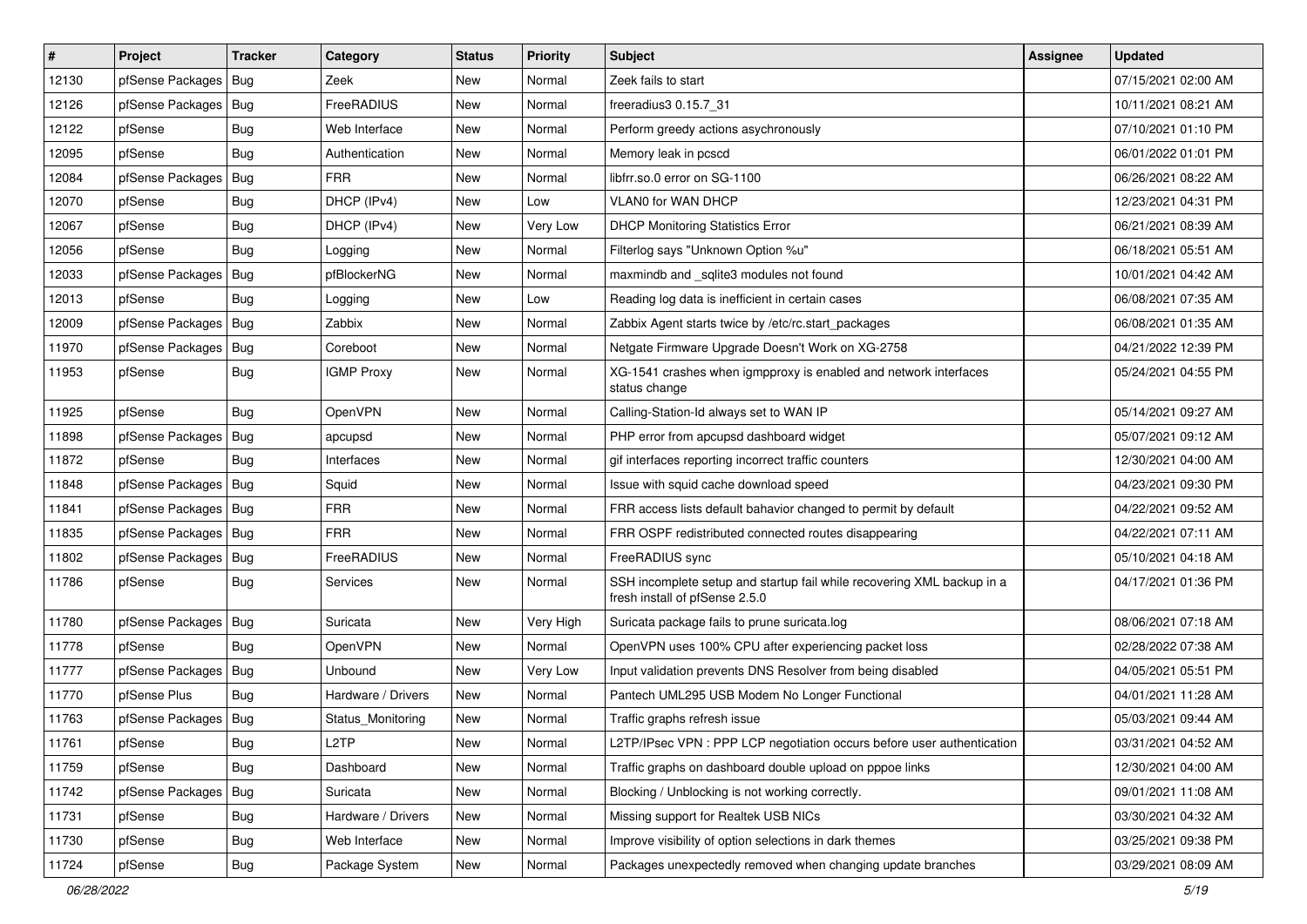| $\vert$ # | Project                | <b>Tracker</b> | Category         | <b>Status</b> | <b>Priority</b> | Subject                                                                                                                                                                                         | <b>Assignee</b> | <b>Updated</b>      |
|-----------|------------------------|----------------|------------------|---------------|-----------------|-------------------------------------------------------------------------------------------------------------------------------------------------------------------------------------------------|-----------------|---------------------|
| 11717     | pfSense                | <b>Bug</b>     | Rules / NAT      | New           | Normal          | Incorrect port forwarding rules if Destination port alias is not equal to<br>Redirect target port alias                                                                                         |                 | 03/22/2021 06:06 AM |
| 11715     | pfSense                | Bug            | OpenVPN          | New           | Normal          | OpenVPN MTU                                                                                                                                                                                     |                 | 03/22/2021 01:35 AM |
| 11666     | pfSense                | Bug            | Logging          | New           | Normal          | GUI Firewall log search not parsing filter.log beyond hard coded limit                                                                                                                          |                 | 03/12/2021 11:38 AM |
| 11657     | pfSense                | <b>Bug</b>     | Interfaces       | New           | Normal          | netmap ring reinit error                                                                                                                                                                        |                 | 03/18/2021 10:32 PM |
| 11650     | pfSense Packages       | Bug            | <b>FRR</b>       | New           | Very Low        | FRR configuration broken on restore of manually edited FRR config<br>sections                                                                                                                   |                 | 03/10/2021 08:50 AM |
| 11641     | pfSense                | Bug            | Interfaces       | New           | Normal          | On xn based interfaces without the VLANMTU flag the first VLAN tag<br>defined does not follow the parent interface MTU settings. All subsequent<br>VLAN tags follow the parent interface's MTU. |                 | 03/09/2021 06:42 PM |
| 11619     | pfSense                | Bug            | Upgrade          | New           | Normal          | Unable to upgrade 2.4.4-p3 to 2.5/21.02-p1                                                                                                                                                      |                 | 08/15/2021 10:00 AM |
| 11610     | pfSense Packages       | Bug            | NET-SNMP         | New           | Normal          | NET-SNMP is not setting the correct permissions on AgentX                                                                                                                                       |                 | 06/28/2021 07:54 AM |
| 11592     | pfSense Packages       | Bug            | node exporter    | <b>New</b>    | Normal          | Node exporter can not read system statistics                                                                                                                                                    |                 | 10/15/2021 09:37 PM |
| 11572     | pfSense Packages   Bug |                | pfBlockerNG      | New           | High            | Auto created firewall rules have IPv4 as protocol only - even for IPv6 lists.                                                                                                                   |                 | 06/25/2022 10:59 AM |
| 11566     | pfSense                | Bug            | Web Interface    | New           | Low             | Firewall Maximum Table Entries "default size" is whatever is entered                                                                                                                            |                 | 02/27/2021 10:01 AM |
| 11563     | pfSense Packages       | Bug            | <b>BIND</b>      | <b>New</b>    | High            | BIND GUI writes TXT records > 255 characters                                                                                                                                                    |                 | 02/27/2021 07:11 AM |
| 11556     | pfSense                | <b>Bug</b>     | Rules / NAT      | New           | Normal          | Kill all states associated with a NAT address                                                                                                                                                   |                 | 03/19/2021 10:29 AM |
| 11548     | pfSense                | Bug            | Rules / NAT      | New           | Normal          | "rule expands to no valid combination" error from port forward automatic<br>rule mixing IPv4 and IPv6 elements                                                                                  |                 | 02/27/2021 03:18 PM |
| 11541     | pfSense                | <b>Bug</b>     | OpenVPN          | New           | Normal          | OpenVPN status does not work properly when set to TCP and Concurrent<br>Connections $= 1$                                                                                                       |                 | 03/02/2021 02:27 PM |
| 11525     | pfSense Packages   Bug |                | Suricata         | New           | Normal          | pfsense 2.5.0 release version for vlan issue to suricata                                                                                                                                        |                 | 11/11/2021 08:16 AM |
| 11522     | pfSense Packages   Bug |                | Zabbix           | New           | Normal          | fping6 error                                                                                                                                                                                    |                 | 02/24/2021 07:13 AM |
| 11509     | pfSense Packages   Bug |                | LCDProc          | New           | Low             | LCD package - not starting at boot - stop and start in Status Window not<br>possible                                                                                                            |                 | 02/23/2021 10:55 AM |
| 11503     | pfSense                | Bug            | <b>OpenVPN</b>   | New           | Normal          | Using multiple authentication backends on an OpenVPN server fails                                                                                                                               |                 | 02/23/2021 12:23 PM |
| 11493     | pfSense Packages       | Bug            | Zabbix           | New           | Very Low        | After upgrade zabbix proxy wont start                                                                                                                                                           |                 | 02/21/2021 05:31 AM |
| 11490     | pfSense Packages       | Bug            | Service Watchdog | New           | Very Low        | Service Watchdog - Impacts Reboots and Package Updates                                                                                                                                          |                 | 02/22/2021 12:07 PM |
| 11479     | pfSense Packages       | Bug            | snmptt           | New           | Normal          | snmptt 1.4.2 does not work in daemon mode                                                                                                                                                       |                 | 02/20/2021 04:37 PM |
| 11473     | pfSense                | <b>Bug</b>     | Web Interface    | <b>New</b>    | Normal          | System Activity shows invalid data on SG-3100                                                                                                                                                   |                 | 02/19/2021 08:12 PM |
| 11430     | pfSense                | <b>Bug</b>     | Interfaces       | New           | Normal          | PHP console spam after Assigning Interfaces                                                                                                                                                     |                 | 10/09/2021 10:37 AM |
| 11429     | pfSense                | <b>Bug</b>     | Web Interface    | New           | Normal          | System Log / Settings form activates "Reset Log Files" button on enter                                                                                                                          |                 | 10/28/2021 01:35 PM |
| 11418     | pfSense                | <b>Bug</b>     | <b>IPsec</b>     | New           | Very Low        | 'NAT-T: Force' is broken for IPv6 IPsec                                                                                                                                                         |                 | 02/16/2021 08:25 AM |
| 11414     | pfSense Packages       | Bug            | pfBlockerNG      | New           | Normal          | Enabling feed "Public_DNS4_all" breaks some Google services                                                                                                                                     |                 | 02/13/2021 02:46 AM |
| 11412     | pfSense                | Bug            | Interfaces       | New           | Normal          | LLDPD Package Doesn't Work with Switchports                                                                                                                                                     |                 | 02/12/2021 08:12 PM |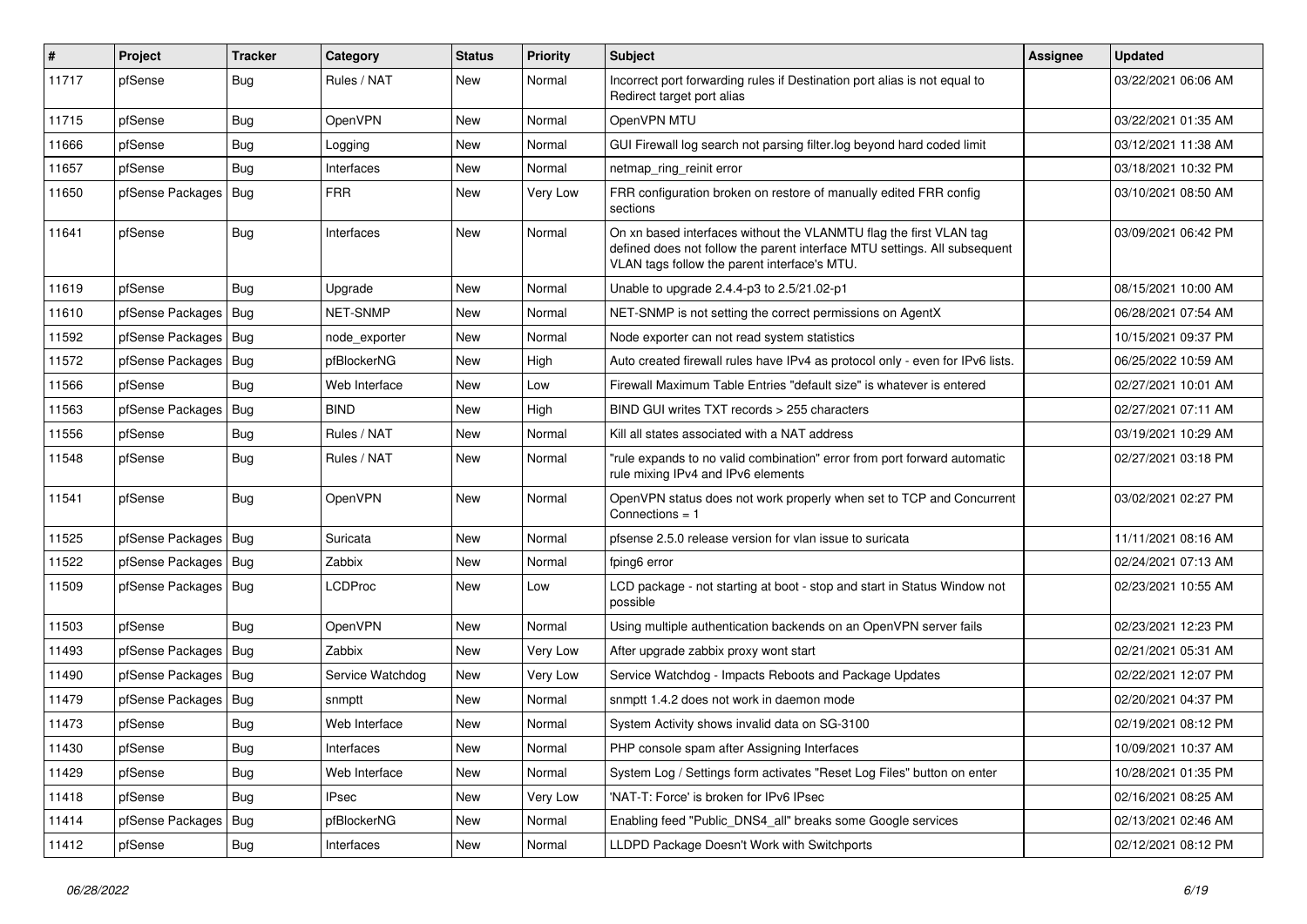| #     | Project                | <b>Tracker</b> | Category                 | <b>Status</b> | <b>Priority</b> | Subject                                                                                                                | <b>Assignee</b> | <b>Updated</b>      |
|-------|------------------------|----------------|--------------------------|---------------|-----------------|------------------------------------------------------------------------------------------------------------------------|-----------------|---------------------|
| 11398 | pfSense Packages       | Bug            | pfBlockerNG              | New           | Normal          | pfBlocker upgrade hangs forever                                                                                        |                 | 04/21/2022 12:39 PM |
| 11375 | pfSense Packages   Bug |                | apcupsd                  | <b>New</b>    | Normal          | UPS Type <blank> for USB APC</blank>                                                                                   |                 | 02/26/2021 11:10 AM |
| 11363 | pfSense                | <b>Bug</b>     | Installer                | New           | Normal          | Clean Install 2.5.0 fails due to hardware incompability                                                                |                 | 02/04/2021 11:06 AM |
| 11335 | pfSense                | Bug            | Interfaces               | New           | Normal          | Spoofing the MAC on a LAGG interface does not work for some NIC<br>types.                                              |                 | 01/29/2021 09:10 AM |
| 11268 | pfSense                | Bug            | Web Interface            | New           | Normal          | Cookie named 'id' prevents Edit form fields being set properly                                                         |                 | 09/03/2021 06:16 AM |
| 11261 | pfSense Packages   Bug |                | pfBlockerNG              | New           | Normal          | pfBlockerNG ASN numbers in IPv4 (/IPv6) Custom_List generate error(s)<br>"Invalid numeric literal at line 1, column 7" |                 | 01/28/2021 08:34 AM |
| 11235 | pfSense Packages   Bug |                | Filer                    | <b>New</b>    | Normal          | Filer run script when "state" unchanged                                                                                |                 | 01/08/2021 07:24 AM |
| 11232 | pfSense                | <b>Bug</b>     | <b>Operating System</b>  | <b>New</b>    | Normal          | Fix pfSense_fsync                                                                                                      |                 | 01/08/2021 08:53 AM |
| 11203 | pfSense                | Bug            | Certificates             | New           | Normal          | certificate manager very slow                                                                                          |                 | 12/31/2020 11:57 AM |
| 11184 | pfSense                | Bug            | FreeBSD                  | New           | Normal          | PF: State policy cannot be configurable                                                                                |                 | 02/09/2021 02:43 AM |
| 11182 | pfSense Packages       | Bug            | <b>NRPE</b>              | <b>New</b>    | Normal          | NRPE in HA syncs the bind IP                                                                                           |                 | 12/01/2021 02:15 AM |
| 11177 | pfSense                | <b>Bug</b>     | <b>Dynamic DNS</b>       | New           | Normal          | DDNSv6 not using Check IP Services                                                                                     |                 | 12/21/2020 05:02 AM |
| 11158 | pfSense Packages   Bug |                | <b>FRR</b>               | New           | High            | <b>FRR Prefix Lists</b>                                                                                                |                 | 12/30/2020 04:55 PM |
| 11149 | pfSense                | <b>Bug</b>     | <b>DHCP Relay</b>        | New           | Normal          | DHCP relay won't start with DHCP server behind gateway                                                                 |                 | 03/22/2021 05:13 AM |
| 11147 | pfSense                | Bug            | <b>Dynamic DNS</b>       | New           | Normal          | Domeneshop DynDNS IPv4 and IPv6                                                                                        |                 | 12/09/2020 11:47 PM |
| 11110 | pfSense                | Bug            | Backup / Restore         | <b>New</b>    | Normal          | Backup file should be checked before restoring a specific area                                                         |                 | 12/05/2020 02:50 PM |
| 11093 | pfSense                | <b>Bug</b>     | Wireless                 | New           | Low             | ral(4) driver non-functional in arm64                                                                                  |                 | 11/21/2020 10:45 AM |
| 11074 | pfSense Packages   Bug |                | <b>BIND</b>              | New           | Low             | bind Zone Settings Zones, Save button opens "Confirmation required to<br>save changes"                                 |                 | 11/16/2020 11:08 AM |
| 11040 | pfSense Packages   Bug |                | pfBlockerNG              | <b>New</b>    | Normal          | pfb filter core faults when clearing firewall log                                                                      |                 | 11/07/2020 01:44 PM |
| 11036 | pfSense Packages   Bug |                | haproxy                  | New           | Normal          | <b>HAproxy ACL</b>                                                                                                     |                 | 02/11/2022 11:27 AM |
| 11000 | pfSense Packages   Bug |                | haproxy                  | New           | Very Low        | haproxy deprecated trick suggested                                                                                     |                 | 12/23/2020 02:55 PM |
| 10994 | pfSense Packages   Bug |                | squidguard               | New           | Low             | SquidGuard Blacklists Restore Default button does not work                                                             |                 | 10/20/2020 12:26 PM |
| 10989 | pfSense Packages   Bug |                | Snort                    | <b>New</b>    | Low             | Snort alert page has hidden characters in IPv6 address                                                                 |                 | 10/17/2020 04:06 PM |
| 10980 | pfSense                | <b>Bug</b>     | <b>Operating System</b>  | New           | Normal          | rc.local is executed at login by rc.initial, and not at boot time.                                                     |                 | 10/19/2020 09:39 AM |
| 10952 | pfSense                | Bug            | Rules / NAT              | New           | Low             | Inconsistency in Subnet Defaults Between Firewall Rules and Interface<br><b>Address Assignments</b>                    |                 | 10/09/2020 12:50 PM |
| 10935 | pfSense Packages   Bug |                | <b>FRR</b>               | New           | Normal          | FRR 0.6.7-6 - BGPD service recycled IPv6 without Route Map                                                             |                 | 12/30/2020 05:00 PM |
| 10845 | pfSense Packages       | Bug            | apcupsd                  | <b>New</b>    | Normal          | apcupsd doesn't stop when not enabled                                                                                  |                 | 08/24/2020 10:16 AM |
| 10833 | pfSense                | <b>Bug</b>     | Configuration<br>Backend | New           | Normal          | unbound exits on configuration error when link status flaps on LAN<br>interface                                        |                 | 08/13/2020 11:53 PM |
| 10822 | pfSense                | Bug            | DHCP (IPv6)              | New           | Normal          | Deprecated IPv6 prefix won't be announced as deprecated to clients                                                     |                 | 08/10/2020 09:23 AM |
| 10791 | pfSense Packages   Bug |                | PIMD                     | New           | Normal          | Valid (vlan)interfaces do not get vif reporting "Invalid phyint address"                                               |                 | 10/06/2020 09:20 AM |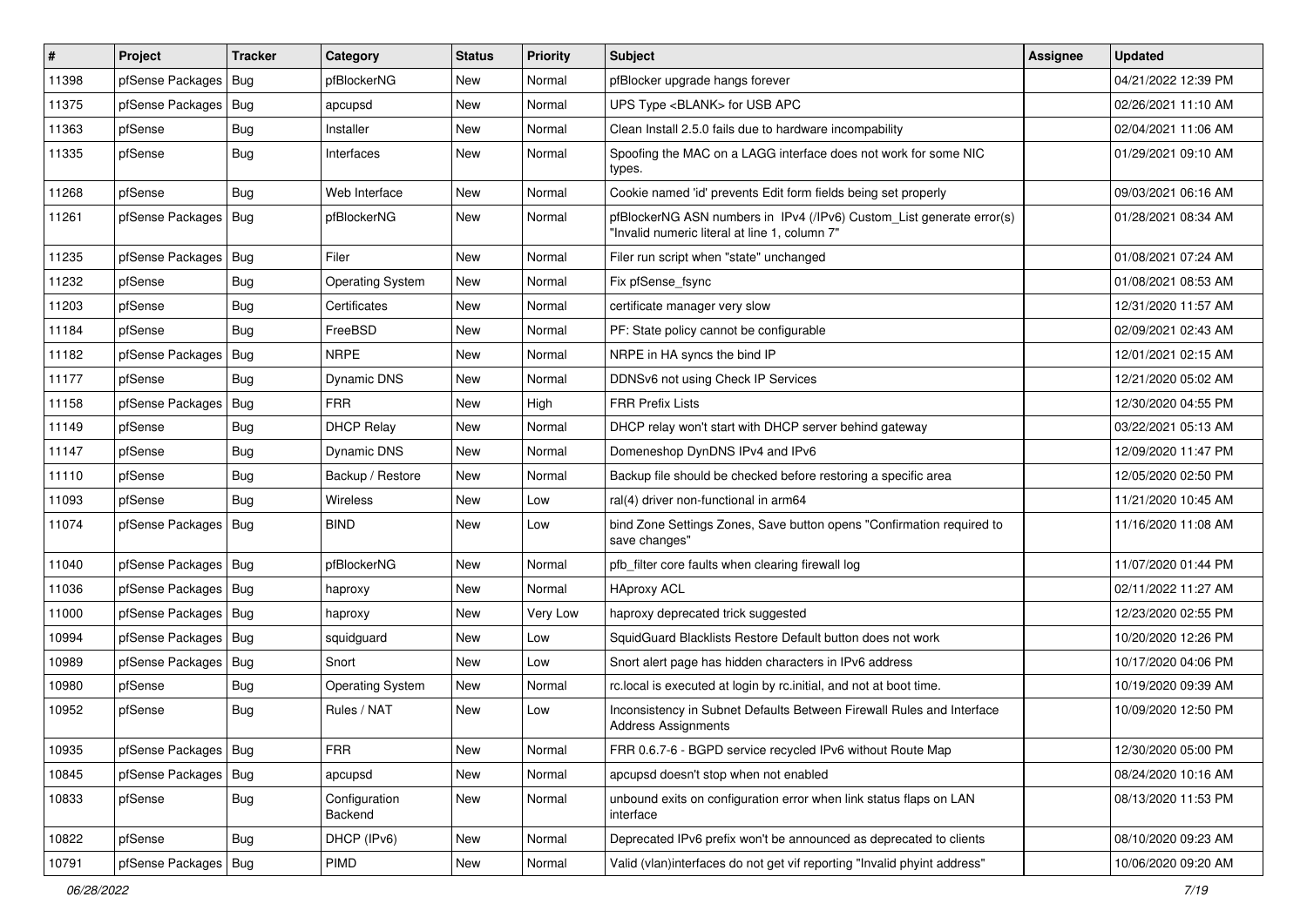| $\vert$ # | Project                | <b>Tracker</b> | Category                     | <b>Status</b> | <b>Priority</b> | Subject                                                                                                                                                     | <b>Assignee</b> | <b>Updated</b>      |
|-----------|------------------------|----------------|------------------------------|---------------|-----------------|-------------------------------------------------------------------------------------------------------------------------------------------------------------|-----------------|---------------------|
| 10783     | pfSense Packages       | Bug            | ntop                         | New           | Normal          | NtopNG is very unstable on arm64                                                                                                                            |                 | 07/22/2020 09:07 AM |
| 10765     | pfSense                | Bug            | Authentication               | New           | Normal          | Ampersands in Idap_extended_query are escaped twice                                                                                                         |                 | 09/02/2020 07:55 AM |
| 10760     | pfSense Packages       | Bug            | <b>BIND</b>                  | New           | High            | pfSense BIND 9.14.12 server terminates due to assertion failure                                                                                             |                 | 07/11/2020 04:53 PM |
| 10729     | pfSense                | <b>Bug</b>     | Package System               | New           | Normal          | Certificate verification failed for pkg.freebsd.org                                                                                                         |                 | 07/05/2020 01:12 AM |
| 10726     | pfSense                | Bug            | Rules / NAT                  | New           | Normal          | Sticky-connections option is bugged - sticky-address cannot be redefined                                                                                    |                 | 11/12/2020 10:12 AM |
| 10715     | pfSense                | <b>Bug</b>     | <b>DHCP Relay</b>            | New           | Normal          | DHCPv6 relay always uses the "first" IPv6 address of an interface                                                                                           |                 | 06/29/2020 05:01 AM |
| 10714     | pfSense                | <b>Bug</b>     | DHCP (IPv6)                  | New           | Normal          | radvd only gives out the prefix of the "first" IPv6 address of an interface                                                                                 |                 | 10/06/2020 01:03 PM |
| 10712     | pfSense                | Bug            | Rules / NAT                  | New           | Normal          | "default allow LAN IPv6 to any" rule does not work right after boot when<br>using IPv6 PD                                                                   |                 | 06/30/2020 12:17 AM |
| 10701     | pfSense                | Bug            | Web Interface                | <b>New</b>    | Very Low        | Firewall Log too wide with Rule Description Column                                                                                                          |                 | 06/25/2020 07:36 AM |
| 10695     | pfSense Packages       | Bug            | FreeRADIUS                   | New           | Normal          | FreeRadius Accounting skipping MBs after reboot due to power down                                                                                           |                 | 06/24/2020 04:49 AM |
| 10693     | pfSense Packages       | Bug            | <b>BIND</b>                  | New           | Normal          | pfSense Bind Zone Editor UI does not update zone serial number when a<br>change is made                                                                     |                 | 09/01/2021 12:51 AM |
| 10690     | pfSense                | Bug            | Installer                    | New           | Low             | Not possible to make UFS install on ZFS formatted drive                                                                                                     |                 | 04/21/2022 12:39 PM |
| 10671     | pfSense                | Bug            | <b>Operating System</b>      | New           | Normal          | pfsense 2.4.5 1 does not boot on Gen2 2012R2 HyperV VM                                                                                                      |                 | 05/09/2021 06:39 AM |
| 10624     | pfSense                | Bug            | <b>DNS Resolver</b>          | <b>New</b>    | Normal          | Unbound configuration memory leak with python module + register DHCP<br>leases active                                                                       |                 | 02/26/2021 10:27 AM |
| 10606     | pfSense Packages   Bug |                | Snort                        | <b>New</b>    | Normal          | Snort Inline stopped working after upgrade to FreeBSD 12.1 (network<br>traffic blocked after heavy load randomly)                                           |                 | 05/28/2020 10:06 AM |
| 10601     | pfSense Packages       | Bug            | Status Monitoring            | New           | Normal          | Dashboard->Traffic Graphs Scale is capped for outbound                                                                                                      |                 | 05/29/2020 10:13 AM |
| 10590     | pfSense Packages       | Bug            | pfBlockerNG                  | New           | Normal          | pfBlockerNG: Invalid argument supplied for foreach()                                                                                                        |                 | 05/26/2020 08:22 AM |
| 10584     | pfSense                | <b>Bug</b>     | Hardware / Drivers           | <b>New</b>    | Normal          | SG-3100 with M.2: shutdown instead of reboot                                                                                                                |                 | 07/21/2020 03:08 AM |
| 10544     | pfSense                | Bug            | User Manager /<br>Privileges | New           | Normal          | It's not possible to add a user to group operator using the gui                                                                                             |                 | 04/21/2022 12:39 PM |
| 10530     | pfSense                | Bug            | Upgrade                      | New           | Normal          | Convert config version to be based on product version                                                                                                       |                 | 04/21/2022 12:39 PM |
| 10526     | pfSense Packages       | Bug            | pfBlockerNG                  | <b>New</b>    | Normal          | Package pfBlockerNG Crashes on Alert view                                                                                                                   |                 | 05/04/2020 08:59 AM |
| 10516     | pfSense Packages       | Bug            | <b>FRR</b>                   | New           | Normal          | FRR Access list                                                                                                                                             |                 | 12/06/2020 11:02 PM |
| 10513     | pfSense                | <b>Bug</b>     | Rules / NAT                  | New           | Normal          | State issues with policy routing and HA failover                                                                                                            |                 | 04/21/2022 12:39 PM |
| 10503     | pfSense Packages       | Bug            | <b>FRR</b>                   | New           | Normal          | Flapping any GW in multi-WAN influences restating all IPsec tunnels in<br>FRR which leads to dropping all IPsec VTI static routes and related BGP<br>issues |                 | 05/08/2020 07:51 PM |
| 10493     | pfSense                | <b>Bug</b>     | <b>IPsec</b>                 | New           | Normal          | filter_get_vpns_list() issues                                                                                                                               |                 | 05/06/2020 01:07 AM |
| 10487     | pfSense Packages       | Bug            | Telegraf                     | New           | Normal          | Telegraf package not sending logs to influxdb server                                                                                                        |                 | 05/03/2020 07:09 PM |
| 10436     | pfSense Packages       | <b>Bug</b>     | softflowd                    | New           | Normal          | softflowd no longer sends flow data after upgrade $(v0.9.9 - 1 -> v1.0.0)$                                                                                  |                 | 06/07/2022 12:25 AM |
| 10370     | pfSense Packages   Bug |                | ntop                         | New           | Normal          | ntopng Timeseries not send to InfluxDB                                                                                                                      |                 | 03/30/2020 09:42 AM |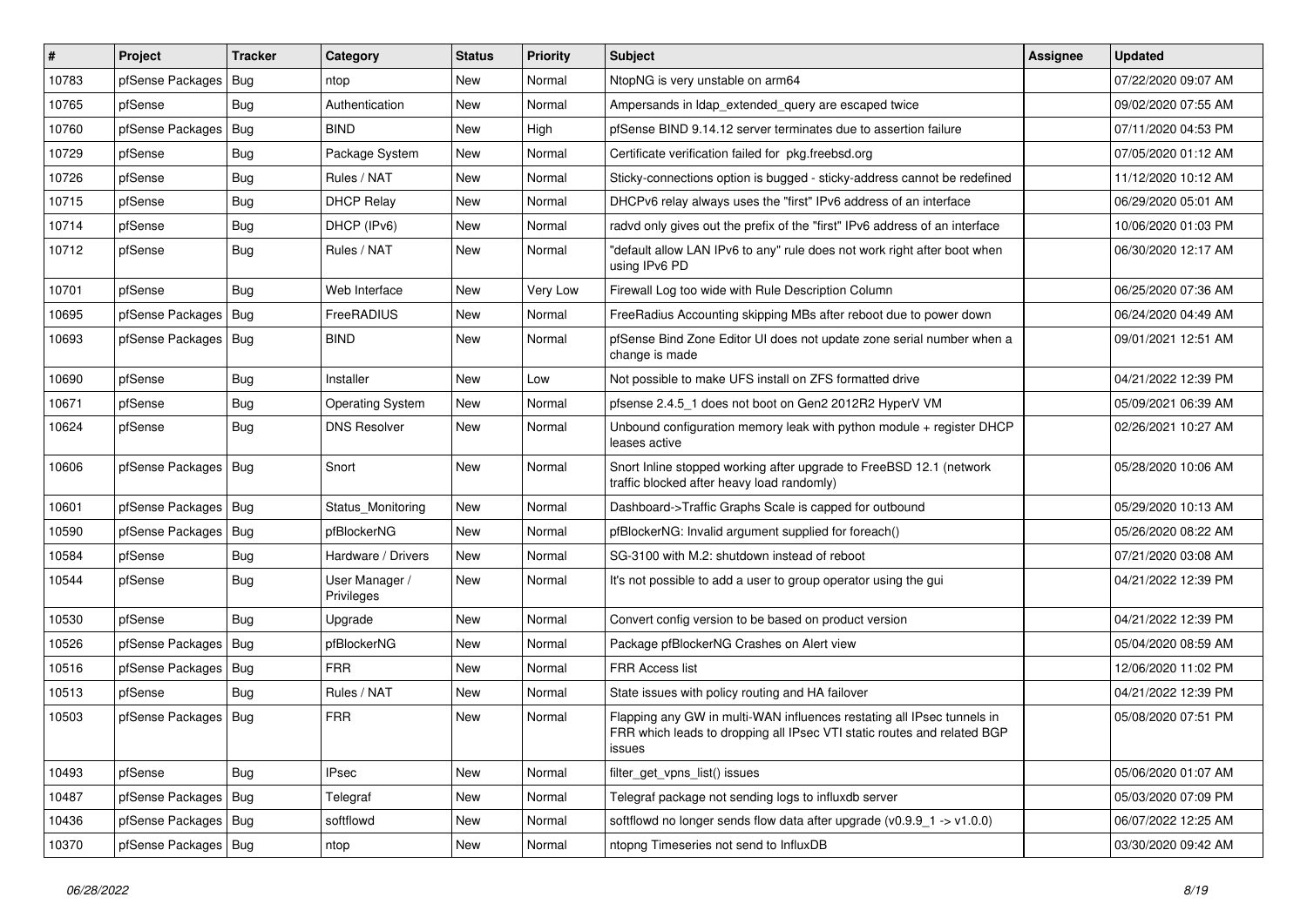| $\vert$ # | Project                | <b>Tracker</b> | Category              | <b>Status</b> | <b>Priority</b> | <b>Subject</b>                                                                                                    | <b>Assignee</b> | <b>Updated</b>      |
|-----------|------------------------|----------------|-----------------------|---------------|-----------------|-------------------------------------------------------------------------------------------------------------------|-----------------|---------------------|
| 10352     | pfSense                | <b>Bug</b>     | Authentication        | New           | Very Low        | RADIUS authentication fails with MSCHAPv1 or MSCHAPv2 when<br>passwords contain international characters          |                 | 06/20/2022 04:04 PM |
| 10342     | pfSense                | <b>Bug</b>     | <b>DNS Resolver</b>   | New           | Normal          | Unbound domain overrides stop resolving periodically. They only resume<br>after the service has been restarted.   |                 | 03/13/2020 10:35 AM |
| 10325     | pfSense                | <b>Bug</b>     | Notifications         | <b>New</b>    | Normal          | System/Advanced/Notifications/E-Mail - SMTP Notification E-Mail auth<br>password Unexpected Bahaviour             |                 | 10/30/2020 08:17 AM |
| 10311     | pfSense                | Bug            | OpenVPN               | New           | Normal          | Too low net.link.ifqmaxlen causes packet drop under load when using<br>OpenVPN inside bridge interface under load |                 | 08/10/2021 03:10 AM |
| 10310     | pfSense                | Bug            | Upgrade               | New           | Normal          | Systems with low RAM and several packages may temporarily fail to load<br>large tables after an upgrade           |                 | 03/03/2020 07:55 AM |
| 10292     | pfSense Packages       | Bug            | Suricata              | New           | Normal          | Suricata not respecting SID Mgmt list                                                                             |                 | 02/27/2020 01:02 PM |
| 10279     | pfSense Packages       | Bug            | open-vm-tools         | New           | Normal          | pfSense's OpenVM Tools on ESXi 6.7 no longer provides guest vm<br>functionality                                   |                 | 03/01/2020 06:07 PM |
| 10278     | pfSense Packages       | <b>Bug</b>     | pfBlockerNG           | New           | Normal          | pfBlockerNG: Formatting issue on DNSBL stats page                                                                 |                 | 02/24/2020 01:36 PM |
| 10277     | pfSense                | Bug            | Web Interface         | New           | Normal          | Sorting the log entries does not use year value                                                                   |                 | 02/24/2020 07:46 AM |
| 10271     | pfSense                | <b>Bug</b>     | Web Interface         | <b>New</b>    | Normal          | Large number of VLAN/LANs make "Interfaces" menu hard to access                                                   |                 | 02/20/2020 04:46 AM |
| 10265     | pfSense Packages       | Bug            | Notes                 | New           | Very Low        | Adding a Note with malformed title will force system restore                                                      |                 | 02/27/2020 10:12 AM |
| 10253     | pfSense Packages   Bug |                | pfBlockerNG           | New           | Normal          | pfblockerng-devel uses user interface for VIP causing issues with other<br>services                               |                 | 02/11/2020 09:17 AM |
| 10252     | pfSense Packages       | Bug            | pfBlockerNG           | New           | High            | pfblockerng-devel                                                                                                 |                 | 02/11/2020 05:18 PM |
| 10188     | pfSense Packages       | Bug            | pfBlockerNG           | New           | Normal          | Reputation tab is not working                                                                                     |                 | 01/24/2020 10:06 AM |
| 10164     | pfSense Packages       | <b>Bug</b>     | pfBlockerNG           | New           | Normal          | pfBlockerNG dashboard widget position is not maintained when updating                                             |                 | 01/06/2020 10:06 AM |
| 10150     | pfSense                | Bug            | <b>IGMP Proxy</b>     | New           | Normal          | IGMP Proxy does not scale to hundreds of streams                                                                  |                 | 01/03/2020 02:56 AM |
| 10143     | pfSense                | Bug            | <b>DNS Resolver</b>   | <b>New</b>    | Normal          | System hostname DNS entry is assigned to the wrong IP on multi-wan<br>setups                                      |                 | 12/31/2019 02:33 PM |
| 10000     | pfSense                | Bug            | <b>Dynamic DNS</b>    | New           | Normal          | Azure Dynamic DNS A and AAAA Records for Apex Zone                                                                |                 | 03/31/2020 09:03 AM |
| 9999      | pfSense Packages       | Bug            | pfBlockerNG           | New           | Normal          | unbound fatal error if System Domain in DNSBL and System Domain<br>Local Zone Type is Redirect                    |                 | 12/25/2019 08:10 AM |
| 9934      | pfSense Packages       | <b>Bug</b>     | Suricata              | <b>New</b>    | Normal          | suricata update kills WAN interface                                                                               |                 | 02/20/2020 09:17 AM |
| 9895      | pfSense Packages       | <b>Bug</b>     | Snort                 | New           | Normal          | snort reinstallation failed                                                                                       |                 | 06/23/2021 08:01 AM |
| 9887      | pfSense                | Bug            | Rules / NAT           | New           | Low             | Rule separator positions change when deleting multiple rules                                                      |                 | 06/28/2022 12:01 PM |
| 9837      | pfSense                | Bug            | Interfaces            | New           | Very Low        | ipv6 is not completely disabled on the interfaces                                                                 |                 | 10/24/2019 01:16 AM |
| 9805      | pfSense                | <b>Bug</b>     | Dynamic DNS           | New           | Normal          | dynDNS cloudflare multiple entries                                                                                |                 | 10/02/2019 04:51 PM |
| 9755      | pfSense                | <b>Bug</b>     | Package System        | New           | Very Low        | package description wrong link<br>https://www.freshports.org/security/openvpn-client-export                       |                 | 09/13/2019 07:22 AM |
| 9737      | pfSense                | Bug            | <b>Traffic Graphs</b> | New           | Normal          | traffic-graphs.js shows incorrect units inside the chart                                                          |                 | 09/09/2019 06:35 AM |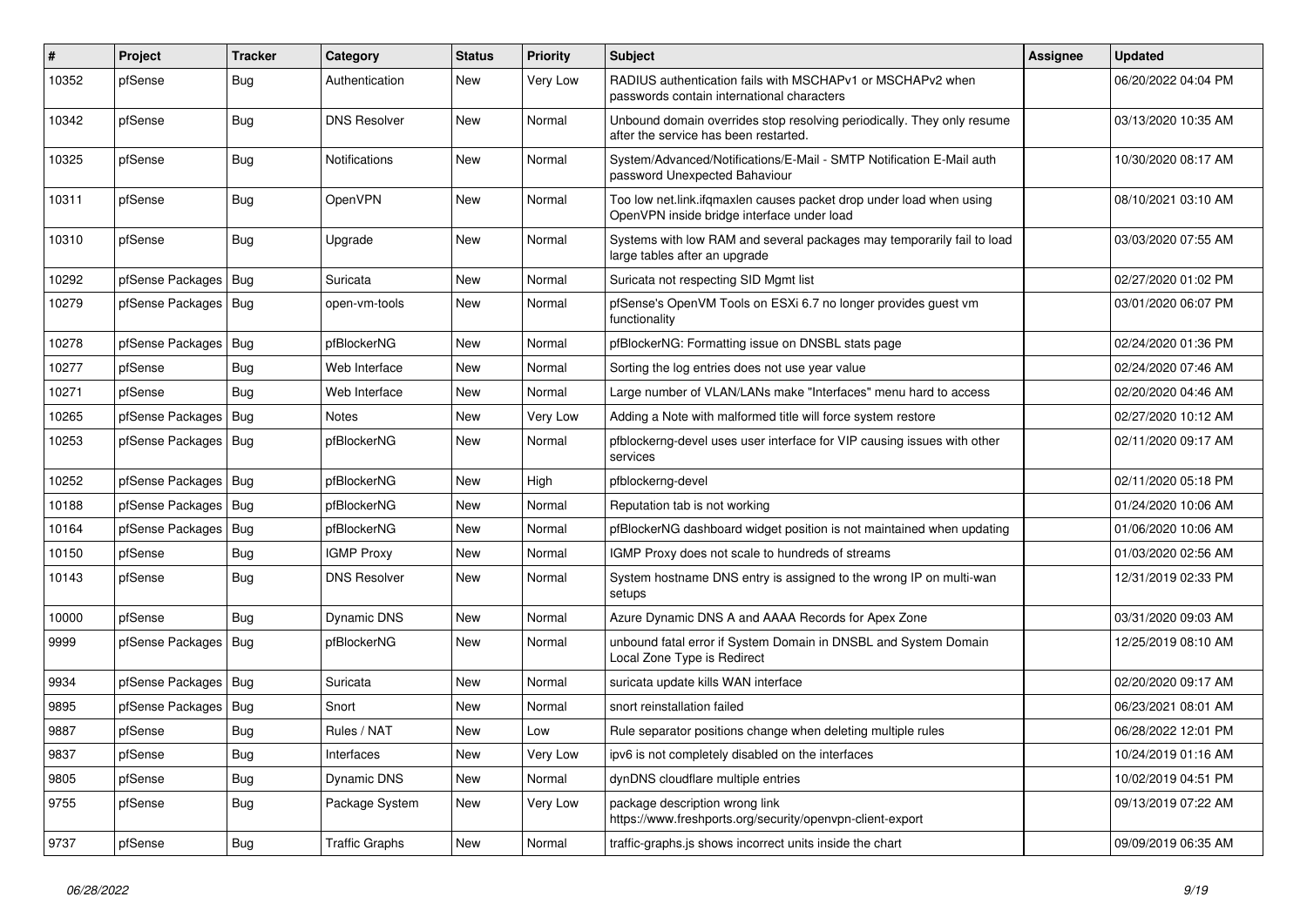| #    | Project                | <b>Tracker</b> | Category                     | <b>Status</b> | <b>Priority</b> | Subject                                                                                                              | <b>Assignee</b> | <b>Updated</b>      |
|------|------------------------|----------------|------------------------------|---------------|-----------------|----------------------------------------------------------------------------------------------------------------------|-----------------|---------------------|
| 9724 | pfSense Packages       | Bug            | pfBlockerNG                  | New           | High            | pfblockerng-firewall-filter-service-will-not-start                                                                   |                 | 09/05/2019 06:32 AM |
| 9707 | pfSense Packages   Bug |                | pfBlockerNG                  | New           | Normal          | Some networks already existing in deny Feeds are not stopped even if<br>existing in custom deny list                 |                 | 08/28/2019 10:03 AM |
| 9698 | pfSense                | <b>Bug</b>     | <b>RRD Graphs</b>            | New           | Normal          | Monitoring graphs do not retain state after auto-refresh                                                             |                 | 08/26/2019 02:09 AM |
| 9690 | pfSense                | <b>Bug</b>     | Interfaces                   | <b>New</b>    | Normal          | Ethernet flow control should be disabled by default                                                                  |                 | 08/19/2019 06:45 PM |
| 9677 | pfSense                | <b>Bug</b>     | Dashboard                    | New           | Normal          | Dashboard hangs when widget needs data from a remote host which is<br>down                                           |                 | 08/13/2019 09:15 AM |
| 9676 | pfSense Packages       | Bug            | pfBlockerNG                  | New           | Normal          | AS lookup fails                                                                                                      |                 | 12/26/2019 12:17 AM |
| 9664 | pfSense                | Bug            | Dynamic DNS                  | New           | Normal          | DynDNS and Dual-wan problem with CloudFlare (works with No-Ip)                                                       |                 | 08/03/2019 10:00 AM |
| 9662 | pfSense Packages   Bug |                | pfBlockerNG                  | <b>New</b>    | Normal          | PfblockerNG do not update after pfsense reboot and wait for next cron<br>task                                        |                 | 08/20/2019 09:00 AM |
| 9654 | pfSense                | Bug            | <b>DNS Resolver</b>          | New           | Normal          | After reboot, the DNS resolver must be restarted before it will advertise<br>the ipv6 DNS address of the router.     |                 | 11/20/2020 03:12 AM |
| 9650 | pfSense                | <b>Bug</b>     | Gateways                     | New           | Normal          | IPv6 connection drops (ir-)regular on Kabelvodafone (German cable<br>ISP)                                            |                 | 07/27/2019 07:14 AM |
| 9626 | pfSense                | <b>Bug</b>     | Web Interface                | New           | Normal          | When deny write permission is assigned to a user, there is no error<br>feedback if the user tries to write something |                 | 06/25/2022 05:41 PM |
| 9585 | pfSense                | <b>Bug</b>     | Interfaces                   | New           | Normal          | 6RD: Unable to reach hosts on within same 6rd-domain                                                                 |                 | 08/14/2019 02:39 PM |
| 9568 | pfSense Packages       | Bug            | Squid                        | New           | Normal          | UFSSwapDir::openLog: Failed to open swap log.                                                                        |                 | 05/29/2019 09:18 PM |
| 9566 | pfSense                | <b>Bug</b>     | <b>Traffic Graphs</b>        | New           | Normal          | Traffic graph displays traffic incorrectly                                                                           |                 | 11/18/2019 07:54 AM |
| 9504 | pfSense                | <b>Bug</b>     | <b>Dynamic DNS</b>           | New           | Normal          | Multiple Dynamic DNS update notifications for the same interface, not<br>differentiated by the hostname              |                 | 05/07/2019 07:46 AM |
| 9500 | pfSense Packages   Bug |                | haproxy                      | New           | Normal          | HAproxy does not delete non-applicable action config                                                                 |                 | 01/18/2022 06:28 AM |
| 9497 | pfSense Packages       | Bug            | AWS VPC                      | New           | Normal          | AWS VPN Wizard: WebGUI times out.                                                                                    |                 | 11/13/2019 10:07 AM |
| 9495 | pfSense Packages   Bug |                | AWS VPC                      | New           | Normal          | AWS VPC VPN wizard produces incorrect config (SHA256 should be<br>SHA1)                                              |                 | 08/19/2019 02:45 PM |
| 9486 | pfSense Packages       | Bug            | softflowd                    | New           | Very Low        | ifindex values used for softflowd are incorrect                                                                      |                 | 08/14/2019 02:30 PM |
| 9485 | pfSense                | <b>Bug</b>     | User Manager /<br>Privileges | New           | Normal          | password match error on system_usermanager causes Group<br>membership to be reset.                                   |                 | 04/26/2019 08:52 AM |
| 9453 | pfSense                | <b>Bug</b>     | <b>LAGG Interfaces</b>       | New           | Normal          | VLAN Interfaces on LAGG get orphaned at boot                                                                         |                 | 08/21/2019 11:16 AM |
| 9353 | pfSense                | <b>Bug</b>     | Dashboard                    | New           | Low             | PHPSession errors from limited access to dashboard and widgets                                                       |                 | 10/06/2020 09:31 AM |
| 9348 | pfSense Packages       | Bug            | <b>ACME</b>                  | New           | Normal          | Results of Acme certificate issuance/renewal are not properly formatted                                              |                 | 02/22/2019 12:08 PM |
| 9344 | pfSense                | <b>Bug</b>     | Translations                 | New           | Normal          | OpenVPN click NCP Algorithms will always go to DH Parameters<br>website(in Chinese-Taiwan)                           |                 | 10/21/2021 03:48 AM |
| 9343 | pfSense                | Bug            | DHCP (IPv4)                  | New           | Normal          | diag_arp.php times out with large DHCPD leases table                                                                 |                 | 08/14/2019 01:19 PM |
| 9338 | pfSense                | Bug            | <b>IGMP Proxy</b>            | New           | Normal          | igmpproxy ignoring downstream vlan interface                                                                         |                 | 02/22/2019 03:48 AM |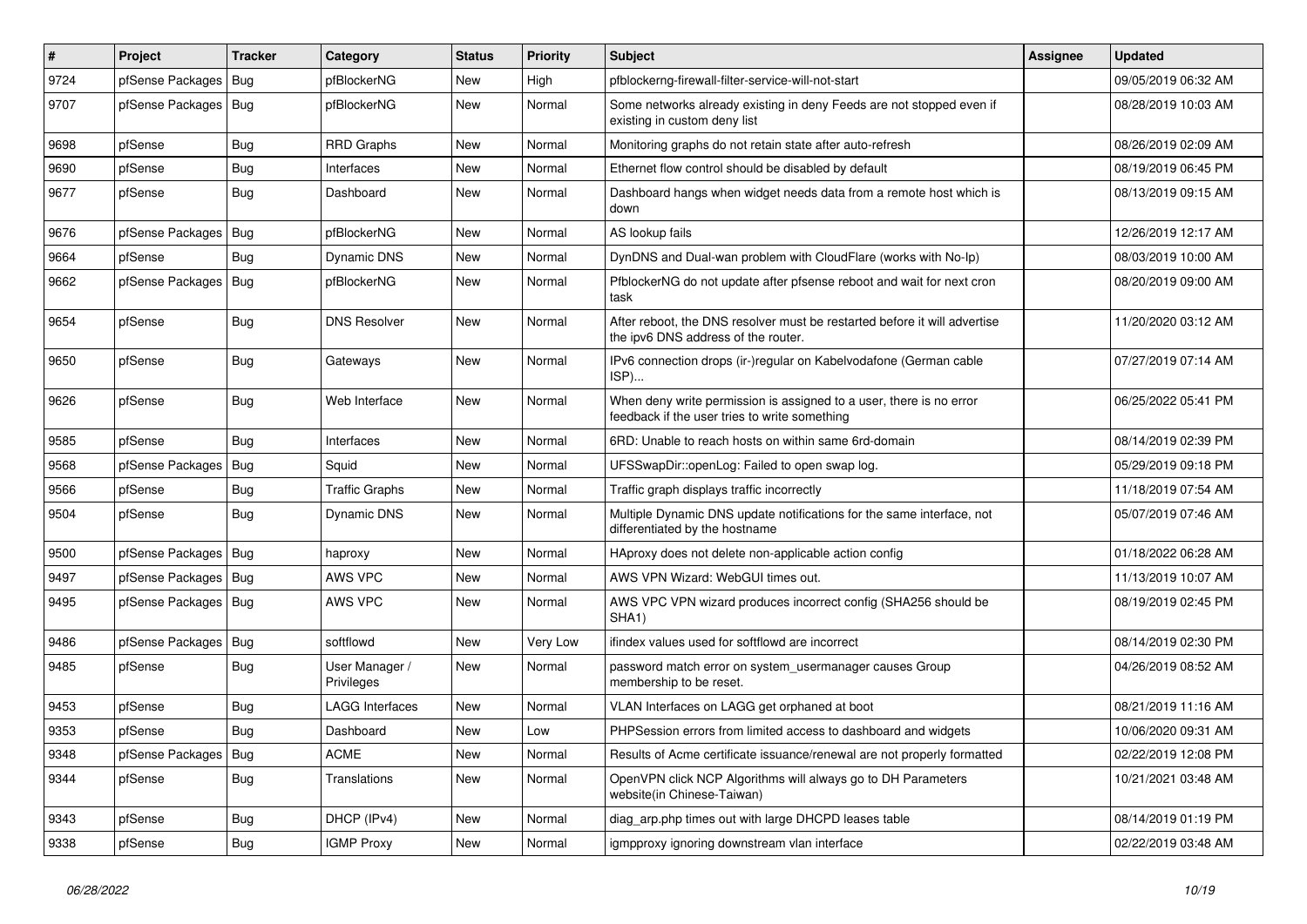| $\pmb{\sharp}$ | Project                | <b>Tracker</b> | Category                     | <b>Status</b> | <b>Priority</b> | Subject                                                                                               | Assignee | <b>Updated</b>      |
|----------------|------------------------|----------------|------------------------------|---------------|-----------------|-------------------------------------------------------------------------------------------------------|----------|---------------------|
| 9337           | pfSense Packages       | Bug            | Telegraf                     | New           | Normal          | Telegraf ping input fails                                                                             |          | 02/18/2019 10:40 AM |
| 9295           | pfSense                | Bug            | <b>PPPoE Server</b>          | New           | Very High       | IPv6 PD does not work with PPPOE (Server & Client)                                                    |          | 05/15/2022 10:53 AM |
| 9286           | pfSense Packages       | Bug            | squidguard                   | New           | Normal          | squidGuard - Unable to change IP for sgerror.php URL in configuration                                 |          | 11/13/2019 10:07 AM |
| 9261           | pfSense Packages   Bug |                | haproxy                      | New           | Normal          | haproxy GUI failure                                                                                   |          | 01/08/2019 12:41 PM |
| 9247           | pfSense Packages       | Bug            | haproxy                      | New           | Low             | HAProxy multiple server selection on stats pages doesn't work                                         |          | 01/02/2019 04:44 PM |
| 9241           | pfSense                | <b>Bug</b>     | Interfaces                   | New           | Normal          | Ethernet link cycles up/down if "auto-negotiate" is explicitly selected in<br>interface configuration |          | 12/31/2018 08:36 PM |
| 9229           | pfSense Packages       | Bug            | <b>Tinc</b>                  | <b>New</b>    | Normal          | Tinc package: no way of specifying multiple critical configuration<br>parameters from web interface   |          | 08/13/2019 09:25 AM |
| 9192           | pfSense                | Bug            | <b>PPP</b> Interfaces        | New           | Normal          | PPPoE daemon selects wrong interface                                                                  |          | 08/20/2019 10:05 AM |
| 9183           | pfSense                | <b>Bug</b>     | <b>LAGG Interfaces</b>       | New           | Very Low        | OpenVPN Lagg Interface not working after restart or new start                                         |          | 08/21/2019 11:17 AM |
| 9179           | pfSense                | Bug            | <b>NAT Reflection</b>        | New           | Normal          | NAT reflection fix implemented for #8604 is causing WebUI and XMLRPC<br>to fail on slave              |          | 03/27/2020 08:01 PM |
| 9167           | pfSense                | <b>Bug</b>     | Rules / NAT                  | New           | Normal          | Some Important ICMPv6 Traffic Not Allowed by Default Rules                                            |          | 08/14/2019 01:00 PM |
| 9149           | pfSense                | Bug            | Package System               | New           | Low             | Continued issues with /tmp and /var in RAM on 2.4                                                     |          | 11/24/2018 11:56 AM |
| 9143           | pfSense Packages       | Bug            | ntop                         | <b>New</b>    | Normal          | ntopng not displaying values in historical correctly                                                  |          | 11/22/2018 07:24 AM |
| 9140           | pfSense                | <b>Bug</b>     | Logging                      | New           | Very Low        | Unexpected rule can be displayed when looking up filter log entry with<br>multiple matching rules     |          | 08/19/2019 02:56 PM |
| 9139           | pfSense Packages       | Bug            | Telegraf                     | New           | Normal          | telegraf: add ping for default gateway(s)                                                             |          | 05/21/2020 04:23 PM |
| 9138           | pfSense Packages       | Bug            | Telegraf                     | <b>New</b>    | Normal          | telegraf: add section for custom config lines                                                         |          | 02/18/2019 03:36 PM |
| 9136           | pfSense                | Bug            | DHCP (IPv6)                  | New           | High            | IPv6 Tracking Interfaces Lose IPv6 Address in Certain Cases                                           |          | 04/21/2022 12:39 PM |
| 9101           | pfSense                | <b>Bug</b>     | <b>Traffic Graphs</b>        | New           | Normal          | Traffic Graphs/Dashboard Slows Downloads Being Performed by the<br>Same Firefox Browser               |          | 08/21/2019 09:18 AM |
| 9087           | pfSense                | Bug            | <b>Traffic Graphs</b>        | New           | Normal          | Traffic Graph Widget Legend Not Updating                                                              |          | 08/14/2019 12:38 PM |
| 9079           | pfSense Packages       | Bug            | ntop                         | New           | Normal          | High CPU usage of ntopng even during IDLE and no network traffic                                      |          | 12/16/2018 02:40 PM |
| 9037           | pfSense                | <b>Bug</b>     | <b>DNS Resolver</b>          | New           | Normal          | Unbound not logging to syslog after reboot                                                            |          | 10/12/2018 05:09 AM |
| 9035           | pfSense                | Bug            | Rules / NAT                  | New           | Normal          | Inactive Interfaces are Hidden in Firewall Rules                                                      |          | 08/14/2019 12:39 PM |
| 9025           | pfSense Packages   Bug |                | squidguard                   | New           | Normal          | SquidGard + Target categories                                                                         |          | 10/08/2018 01:00 AM |
| 9012           | pfSense Packages   Bug |                | Squid                        | New           | Very Low        | Captive Portal authentication in Squid Proxy Server does not work                                     |          | 10/12/2019 05:06 AM |
| 8963           | pfSense                | Bug            | Traffic Shaper<br>(Limiters) | New           | Normal          | 2.4.4 Limiters don't work after CARP fail-over                                                        |          | 12/10/2018 06:40 AM |
| 8909           | pfSense Packages   Bug |                | Tinc                         | New           | Normal          | tinc package makes /rc.newwanip looping forever                                                       |          | 08/13/2019 09:25 AM |
| 8902           | pfSense Packages   Bug |                | haproxy                      | New           | Normal          | HAproxy package not use custom DNS for lookup on apply new config                                     |          | 09/16/2018 08:16 AM |
| 8846           | pfSense                | <b>Bug</b>     | Gateways                     | New           | Low             | Misleading gateway error message adding/editing static routes using a<br>disabled interface           |          | 08/21/2019 11:29 AM |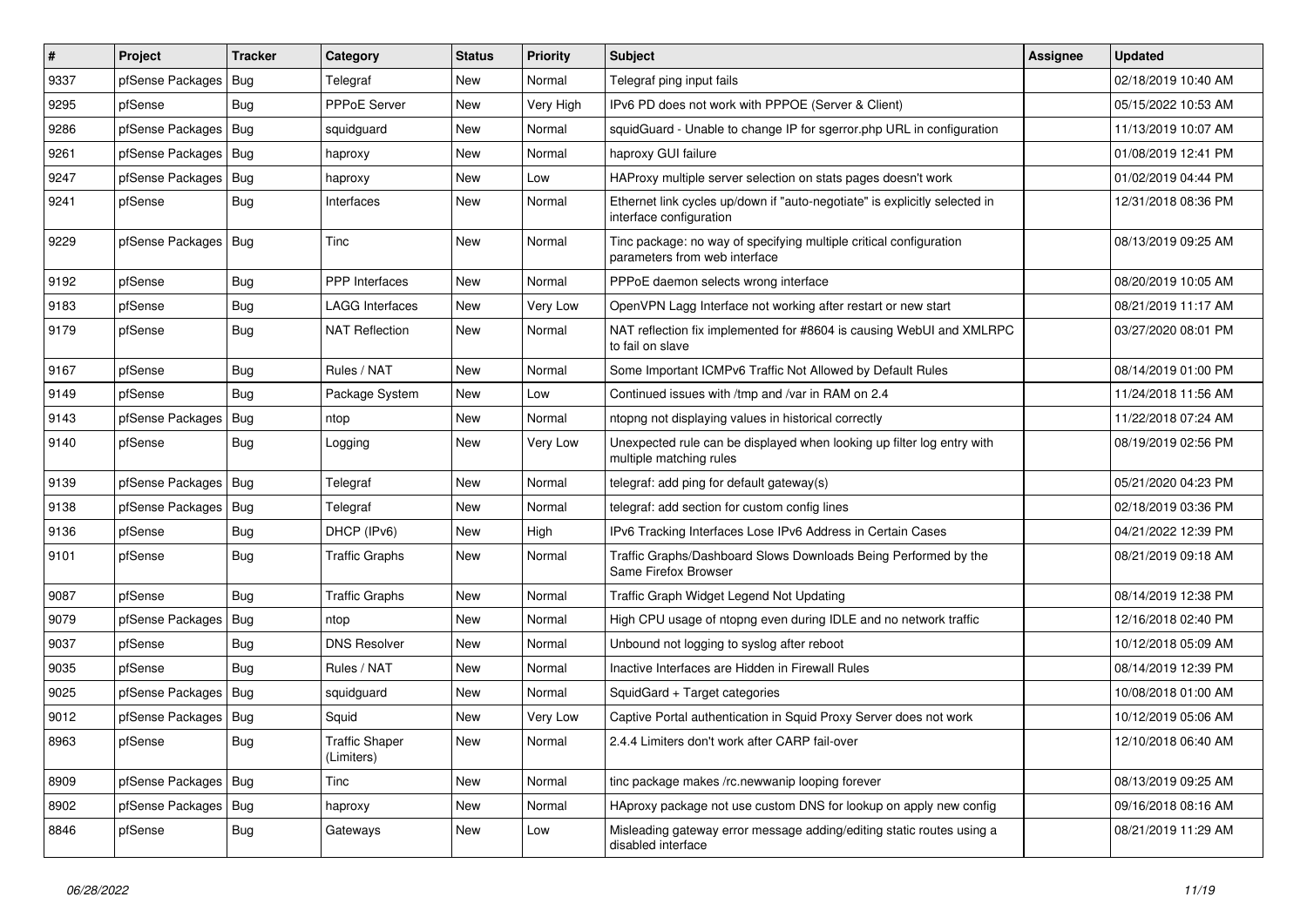| $\vert$ # | Project          | <b>Tracker</b> | Category                                        | <b>Status</b> | <b>Priority</b> | <b>Subject</b>                                                                                                                          | <b>Assignee</b> | <b>Updated</b>      |
|-----------|------------------|----------------|-------------------------------------------------|---------------|-----------------|-----------------------------------------------------------------------------------------------------------------------------------------|-----------------|---------------------|
| 8831      | pfSense          | Bug            | <b>IPv6 Router</b><br>Advertisements<br>(RADVD) | <b>New</b>    | Very High       | Radvd causes latency spikes                                                                                                             |                 | 04/19/2021 04:51 AM |
| 8820      | pfSense          | <b>Bug</b>     | Rules / NAT                                     | New           | Low             | System/Advanced/Misc - "Do not kill connections when schedule expires"<br>UN-checked still leaves existing connections open.            |                 | 07/28/2020 10:59 AM |
| 8804      | pfSense          | Bug            | PPP Interfaces                                  | New           | Normal          | Netgate SG-1000 PPPoE Keepalives not prioritized, internet drops                                                                        |                 | 08/20/2019 10:06 AM |
| 8770      | pfSense          | Bug            | Interfaces                                      | New           | Normal          | QinQ interfaces always show as active                                                                                                   |                 | 02/01/2020 09:47 AM |
| 8752      | pfSense Packages | Bug            | squidguard                                      | <b>New</b>    | Normal          | For SquidGuard in "Common ACL" menu "Target Rules List" "access"<br>option always stays with default value '---' for my Target category |                 | 08/06/2018 05:53 AM |
| 8711      | pfSense          | Bug            | <b>IGMP Proxy</b>                               | <b>New</b>    | Normal          | igmpproxy with PPPoE Interfaces                                                                                                         |                 | 07/28/2018 09:21 AM |
| 8705      | pfSense Packages | Bug            | syslog-ng                                       | <b>New</b>    | Normal          | Syslog-NG error in latest snapshot                                                                                                      |                 | 07/27/2018 10:17 AM |
| 8686      | pfSense          | Bug            | <b>IPsec</b>                                    | <b>New</b>    | Normal          | IPsec VTI: Assigned interface firewall rules are never parsed                                                                           |                 | 02/10/2021 12:15 PM |
| 8614      | pfSense          | Bug            | DHCP (IPv4)                                     | <b>New</b>    | Normal          | Cannot remove Additional BOOTP/DHCP Options                                                                                             |                 | 08/21/2019 09:15 AM |
| 8589      | pfSense Packages | <b>Bug</b>     | FreeRADIUS                                      | <b>New</b>    | Normal          | FreeRadius 0.15.5_2 ignoring tunnelled-reply=no                                                                                         |                 | 02/18/2019 03:40 PM |
| 8570      | pfSense          | <b>Bug</b>     | <b>XML Parser</b>                               | New           | Normal          | Empty (dn)shaper config gets populated with newline                                                                                     |                 | 08/20/2019 02:45 PM |
| 8567      | pfSense          | <b>Bug</b>     | CARP                                            | New           | Normal          | Using IPv6 VIP alias for services may affect CARP IPv6 VIP work                                                                         |                 | 06/12/2018 01:26 PM |
| 8566      | pfSense          | Bug            | CARP                                            | New           | Normal          | Wrong IPv6 source in NS request in case using of IPv6 alias                                                                             |                 | 06/12/2018 01:26 PM |
| 8560      | pfSense Packages | Bug            | <b>ACME</b>                                     | <b>New</b>    | Normal          | ACME: can't update DNS records in DNSMadeEasy registar for several<br>domains with different API keys/ids                               |                 | 06/08/2018 01:28 PM |
| 8526      | pfSense          | Bug            | Interfaces                                      | New           | Normal          | DHCP client ignores server replies when 802.1g tagging is used                                                                          |                 | 08/14/2019 10:52 AM |
| 8513      | pfSense Packages | Bug            | FreeRADIUS                                      | <b>New</b>    | High            | Freeradius 3.x Idap problem                                                                                                             |                 | 02/18/2019 05:22 PM |
| 8512      | pfSense          | Bug            | <b>PPP</b> Interfaces                           | <b>New</b>    | Normal          | PPPoE reconnect fails after interface flap                                                                                              |                 | 08/20/2019 10:06 AM |
| 8500      | pfSense          | <b>Bug</b>     | <b>Dynamic DNS</b>                              | <b>New</b>    | Low             | Incorrect categorization of status/info messages from phpDynDNS                                                                         |                 | 08/16/2019 12:50 PM |
| 8464      | pfSense          | Bug            | Wireless                                        | <b>New</b>    | Very Low        | Wireless USB card does not connect to WiFi automatically after<br>reboot/halt                                                           |                 | 06/19/2020 03:44 AM |
| 8454      | pfSense Packages | Bug            | arpwatch                                        | <b>New</b>    | Very Low        | Arpwatch package break email notifications from other sources                                                                           |                 | 06/23/2022 07:49 PM |
| 8438      | pfSense Packages | <b>Bug</b>     | haproxy                                         | New           | High            | haproxy: can't use ACL for cert with http-response actions                                                                              |                 | 05/24/2018 01:12 PM |
| 8435      | pfSense          | <b>Bug</b>     | Interfaces                                      | New           | Normal          | DHCPv6 unusable in certain circumstances (US AT&T Fiber, etc.)                                                                          |                 | 08/14/2019 10:52 AM |
| 8432      | pfSense          | <b>Bug</b>     | <b>Dynamic DNS</b>                              | New           | Normal          | Dynamic DNS Client gives an error that it can't find IPv6 address when<br>WAN interface is a LAGG                                       |                 | 09/17/2020 05:23 AM |
| 8419      | pfSense          | <b>Bug</b>     | Web Interface                                   | New           | Normal          | webgui, when menubar is fixed to the top of the screen, the last items of<br>long menus cannot be seen/used.                            |                 | 07/19/2018 03:10 PM |
| 8406      | pfSense          | Bug            | <b>Dynamic DNS</b>                              | <b>New</b>    | Normal          | DDNS IPV6 Cloudflare Client does not detect PPOE address                                                                                |                 | 03/31/2018 11:56 AM |
| 8401      | pfSense          | <b>Bug</b>     | Installer                                       | <b>New</b>    | Normal          | Issues related to keys representing alphabetic characters specific to<br>Scandinavian languages and to some other keys.                 |                 | 03/30/2018 11:06 AM |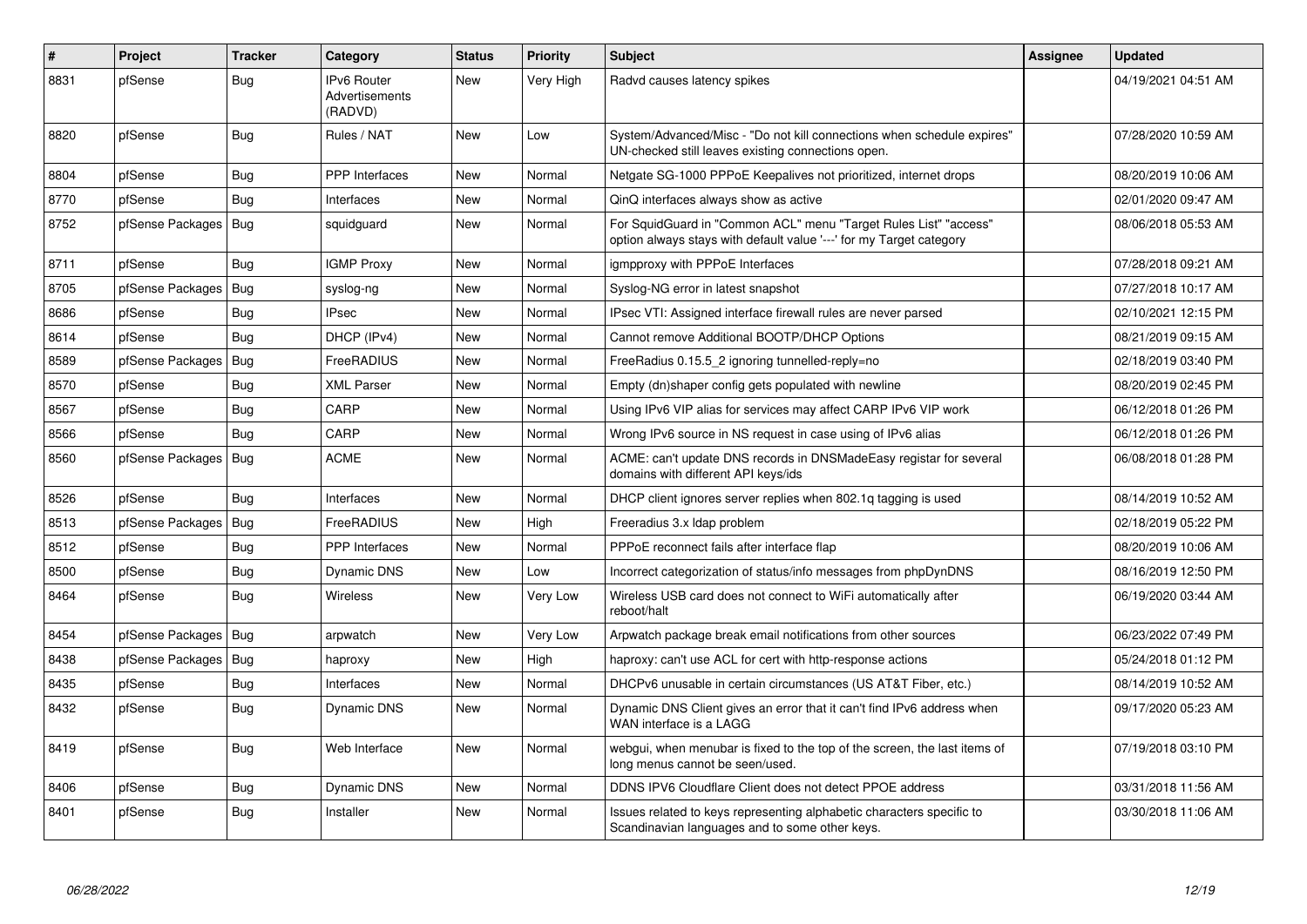| $\vert$ # | Project                | <b>Tracker</b> | Category                        | <b>Status</b> | <b>Priority</b> | Subject                                                                                                                                                                       | Assignee | <b>Updated</b>      |
|-----------|------------------------|----------------|---------------------------------|---------------|-----------------|-------------------------------------------------------------------------------------------------------------------------------------------------------------------------------|----------|---------------------|
| 8343      | pfSense                | <b>Bug</b>     | Gateways                        | New           | Normal          | Gateway Routes (Default Routes) not removed in Kernel when removed<br>from GUI                                                                                                |          | 05/14/2020 01:22 AM |
| 8335      | pfSense                | Bug            | <b>LAGG Interfaces</b>          | New           | Normal          | System hang with LACP downlink to UniFi switch                                                                                                                                |          | 08/21/2019 11:18 AM |
| 8325      | pfSense                | Bug            | UPnP/NAT-PMP                    | New           | Normal          | UPnP not available for pppoe-Clients                                                                                                                                          |          | 11/15/2020 10:33 AM |
| 8313      | pfSense                | <b>Bug</b>     | Notifications                   | New           | Normal          | STARTTLS auto detection not working                                                                                                                                           |          | 04/21/2022 12:39 PM |
| 8295      | pfSense Packages       | Bug            | syslog-ng                       | New           | Normal          | syslog-ng logrotates tls files                                                                                                                                                |          | 02/14/2018 06:12 AM |
| 8285      | pfSense                | Bug            | Web Interface                   | New           | Normal          | Actions on stale data may result in catastrophic results                                                                                                                      |          | 01/16/2018 08:08 PM |
| 8264      | pfSense Packages       | Bug            | FreeRADIUS                      | New           | Normal          | Radiusd restart on WAN change results in freeradius not running (and<br>possible solution)                                                                                    |          | 04/21/2022 12:39 PM |
| 8263      | pfSense                | Bug            | <b>Traffic Shaper</b><br>(ALTQ) | New           | Normal          | Cannot create a nonlinear `Link Share` service curve because of: "the<br>sum of the child bandwidth higher than parent"                                                       |          | 11/05/2020 07:31 AM |
| 8233      | pfSense                | Bug            | <b>NAT Reflection</b>           | New           | Very Low        | NAT reflection back to originating host broken when using FQDN-based IP<br>aliases                                                                                            |          | 08/21/2019 10:53 AM |
| 8229      | pfSense Packages   Bug |                | syslog-ng                       | New           | Normal          | syslog-ng stops parsing logs after logrotate run                                                                                                                              |          | 01/26/2018 12:00 PM |
| 8213      | pfSense Packages   Bug |                | haproxy                         | New           | Normal          | acl src file not populated from alias                                                                                                                                         |          | 12/21/2017 02:02 PM |
| 8207      | pfSense                | Bug            | <b>Operating System</b>         | New           | Normal          | 2.4 cannot boot as a Xen VM with more than 7 NICs                                                                                                                             |          | 06/25/2022 05:42 PM |
| 8197      | pfSense Packages       | Bug            | <b>BIND</b>                     | New           | Normal          | BIND UI fails to properly update zone with inline DNSSEC signing enabled                                                                                                      |          | 02/18/2019 05:23 PM |
| 8180      | pfSense Packages   Bug |                | syslog-ng                       | New           | Normal          | syslog-ng default log file                                                                                                                                                    |          | 01/16/2018 12:53 PM |
| 8177      | pfSense                | Bug            | Package System                  | New           | Normal          | "/xsl/package.xsl" is referenced in package XML files but not on the<br>firewall                                                                                              |          | 08/14/2019 09:56 AM |
| 8176      | pfSense                | <b>Bug</b>     | Package System                  | New           | Normal          | ./schema/packages.dtd -- referenced in *xml, but missing?                                                                                                                     |          | 12/09/2017 06:52 PM |
| 8158      | pfSense                | Bug            | Interfaces                      | New           | High            | IPv6 Track Interface issue with more than one WAN-Gateway and a<br>number of internal interfaces at least track interface from one interface<br>does not work on regular base |          | 12/03/2017 09:00 AM |
| 8157      | pfSense                | <b>Bug</b>     | Dashboard                       | New           | Very Low        | Traffic Graph clutter from time to time                                                                                                                                       |          | 12/03/2017 06:40 AM |
| 8130      | pfSense                | Bug            | <b>Traffic Graphs</b>           | New           | Normal          | Status - Monitoring - Area chart displays traffic data differently than Line or<br>Bar charts                                                                                 |          | 11/26/2017 01:40 PM |
| 8122      | pfSense                | <b>Bug</b>     | <b>OpenVPN</b>                  | New           | Normal          | openvpn client is unable to use OTP (temporary) passwords                                                                                                                     |          | 04/16/2018 09:28 AM |
| 8113      | pfSense                | <b>Bug</b>     | Interfaces                      | <b>New</b>    | Normal          | MTU setting on bridge, openvpn clients ignored                                                                                                                                |          | 12/31/2021 05:55 PM |
| 8095      | pfSense                | Bug            | Translations                    | New           | Normal          | Unescaped simple quotes break JavaScript features when the French<br>translation is enabled                                                                                   |          | 08/21/2019 09:06 AM |
| 8089      | pfSense                | <b>Bug</b>     | Interfaces                      | New           | High            | VLAN page breaks after config restore to new hardware.                                                                                                                        |          | 11/21/2017 01:38 PM |
| 8087      | pfSense                | <b>Bug</b>     | Authentication                  | New           | Normal          | Provide Calling-Station-ID to RADIUS backed VPN connections                                                                                                                   |          | 06/06/2020 05:36 AM |
| 8076      | pfSense                | Bug            | Backup / Restore                | New           | Normal          | User can easily apply an unusable interface configuration after restore                                                                                                       |          | 08/14/2019 10:52 AM |
| 8073      | pfSense                | <b>Bug</b>     | <b>IPsec</b>                    | New           | Normal          | Traffic inexplicably not going through IPSEC despite (in theory) matching<br>SPs                                                                                              |          | 11/09/2017 02:51 AM |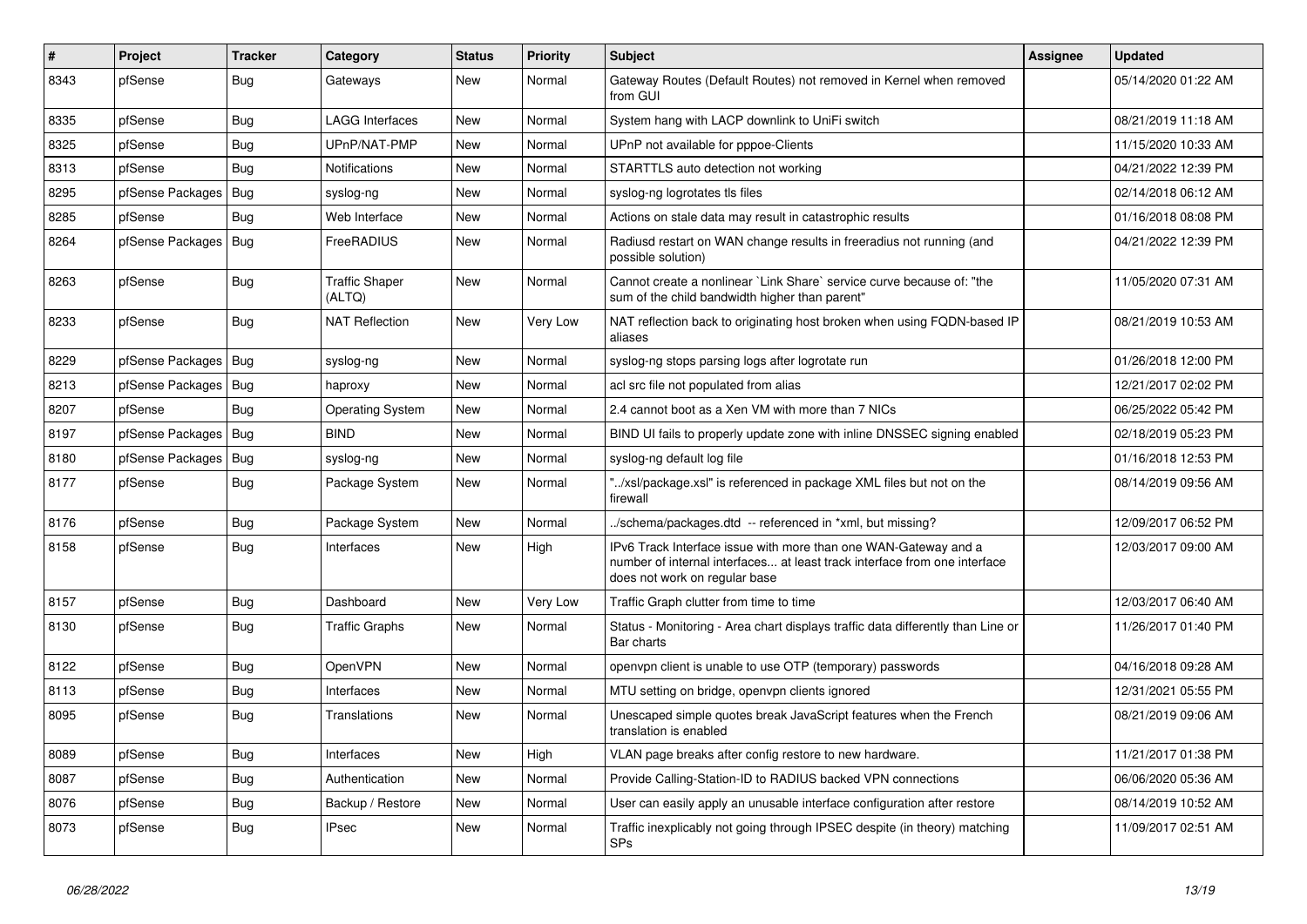| #    | Project                | <b>Tracker</b> | Category                                        | <b>Status</b> | <b>Priority</b> | Subject                                                                                                                           | <b>Assignee</b> | Updated             |
|------|------------------------|----------------|-------------------------------------------------|---------------|-----------------|-----------------------------------------------------------------------------------------------------------------------------------|-----------------|---------------------|
| 8066 | pfSense                | <b>Bug</b>     | Routing                                         | New           | Normal          | Static routes not applied when they go out a interface using carp                                                                 |                 | 11/08/2017 02:04 AM |
| 8050 | pfSense                | Bug            | Interfaces                                      | <b>New</b>    | High            | Enabling bridge while interfaces have link freezes console                                                                        |                 | 11/03/2017 04:38 PM |
| 8004 | pfSense                | Bug            | <b>NAT Reflection</b>                           | New           | Normal          | Error notice for a deleted NAT that had a RULE or an existing NAT which<br>is claimed to have no NAT port                         |                 | 10/24/2017 06:39 PM |
| 7986 | pfSense                | Bug            | Wireless                                        | <b>New</b>    | Normal          | WLAN card no longer properly initialized under 2.4.0                                                                              |                 | 06/19/2020 08:08 AM |
| 7977 | pfSense                | <b>Bug</b>     | Translations                                    | New           | Normal          | English text shown in stead of translated text (Routing - Gateway groups -<br>edit)                                               |                 | 08/21/2019 11:28 AM |
| 7964 | pfSense                | <b>Bug</b>     | Multi-WAN                                       | <b>New</b>    | Normal          | Restart openypn on gateway switching                                                                                              |                 | 08/19/2019 12:35 PM |
| 7943 | pfSense                | Bug            | Web Interface                                   | <b>New</b>    | Normal          | CSS Overflow Fix for Drop Down Menus in webConfigurator                                                                           |                 | 11/21/2020 02:54 PM |
| 7899 | pfSense                | <b>Bug</b>     | <b>Traffic Shaper</b><br>(ALTQ)                 | <b>New</b>    | Normal          | a floating 'match' rule on LAN does not put traffic from a broswer on a<br>clientpc into a shaper queue                           |                 | 09/28/2017 09:16 AM |
| 7863 | pfSense                | Bug            | User Manager /<br>Privileges                    | New           | Normal          | The "WebCfg - All pages" permission inclueds the "User - System: Shell<br>account access" even though that is not a WebCofg page. |                 | 09/16/2017 05:13 AM |
| 7857 | pfSense                | Bug            | Dashboard                                       | New           | Very Low        | Interfaces Widget U/I fails to wrap IPV6 addresses when the string is too<br>wide for the widget                                  |                 | 08/13/2019 09:15 AM |
| 7848 | pfSense                | Bug            | Diagnostics                                     | <b>New</b>    | Low             | NDP Table Sort by Expiration Error                                                                                                |                 | 08/26/2019 02:56 PM |
| 7821 | pfSense                | <b>Bug</b>     | DHCP (IPv6)                                     | New           | Normal          | GIF does not support broadcast                                                                                                    |                 | 08/29/2017 10:50 AM |
| 7788 | pfSense                | Bug            | Dashboard                                       | New           | Low             | Irregular updating of widgets like cpu/uptime on system widget.                                                                   |                 | 08/21/2019 09:03 AM |
| 7779 | pfSense                | <b>Bug</b>     | OpenVPN                                         | New           | Normal          | Traffic crossing a site-to-site OpenVPN tunnel fails to fragment.                                                                 |                 | 06/02/2021 08:26 AM |
| 7757 | pfSense                | Bug            | Backup / Restore                                | New           | Normal          | Auto Config Backup fails to upload unless Default Gateway is up                                                                   |                 | 08/16/2019 12:47 PM |
| 7737 | pfSense                | Bug            | <b>IPv6 Router</b><br>Advertisements<br>(RADVD) | <b>New</b>    | Normal          | radvd error message                                                                                                               |                 | 08/13/2019 09:41 AM |
| 7734 | pfSense                | <b>Bug</b>     | DHCP (IPv6)                                     | New           | Normal          | Using opton ia pd0 does not renew prefix and prefix get dropped                                                                   |                 | 07/31/2017 03:46 AM |
| 7730 | pfSense                | <b>Bug</b>     | Interfaces                                      | New           | High            | 2.3.4 1 greX: loop detected when hit save on filter rules or interfaces                                                           |                 | 07/27/2017 08:16 AM |
| 7665 | pfSense                | Bug            | Aliases / Tables                                | <b>New</b>    | Normal          | Host range validation for Aliases is not strict enough                                                                            |                 | 08/21/2019 11:01 AM |
| 7648 | pfSense                | <b>Bug</b>     | CARP                                            | New           | Very Low        | SPAN ports on an interface renders CARP HA inoperative                                                                            |                 | 06/14/2017 09:19 PM |
| 7590 | pfSense                | <b>Bug</b>     | <b>Diagnostics</b>                              | New           | Normal          | diag_edit do not save when nothing to sae (in directory browse view)                                                              |                 | 05/20/2017 05:04 PM |
| 7589 | pfSense                | <b>Bug</b>     | <b>Diagnostics</b>                              | <b>New</b>    | Normal          | diag edit.php old print info box                                                                                                  |                 | 05/20/2017 05:02 PM |
| 7551 | pfSense                | <b>Bug</b>     | Rules / NAT                                     | New           | Normal          | Dynamic IPsec endpoints not added to rule set after WAN down/up                                                                   |                 | 05/16/2017 02:26 PM |
| 7476 | pfSense                | <b>Bug</b>     | Logging                                         | New           | Normal          | Dirty buffer used to build log messages?                                                                                          |                 | 04/17/2017 09:51 PM |
| 7462 | pfSense Packages   Bug |                | haproxy                                         | New           | Normal          | HAproxy not rebinding properly after WAN DHCP IP change                                                                           |                 | 01/11/2018 09:15 AM |
| 7453 | pfSense Packages   Bug |                | <b>ACME</b>                                     | New           | Normal          | DNS-ovh need to save or display consumer key                                                                                      |                 | 04/06/2017 10:54 AM |
| 7430 | pfSense                | <b>Bug</b>     | Interfaces                                      | New           | Normal          | pfsense-utils.inc - where is ipaddr configured() should account for<br>loopback interface                                         |                 | 08/13/2019 03:48 PM |
| 7420 | pfSense                | Bug            | <b>IPsec</b>                                    | New           | Normal          | ipsec status freezing                                                                                                             |                 | 02/13/2020 09:09 AM |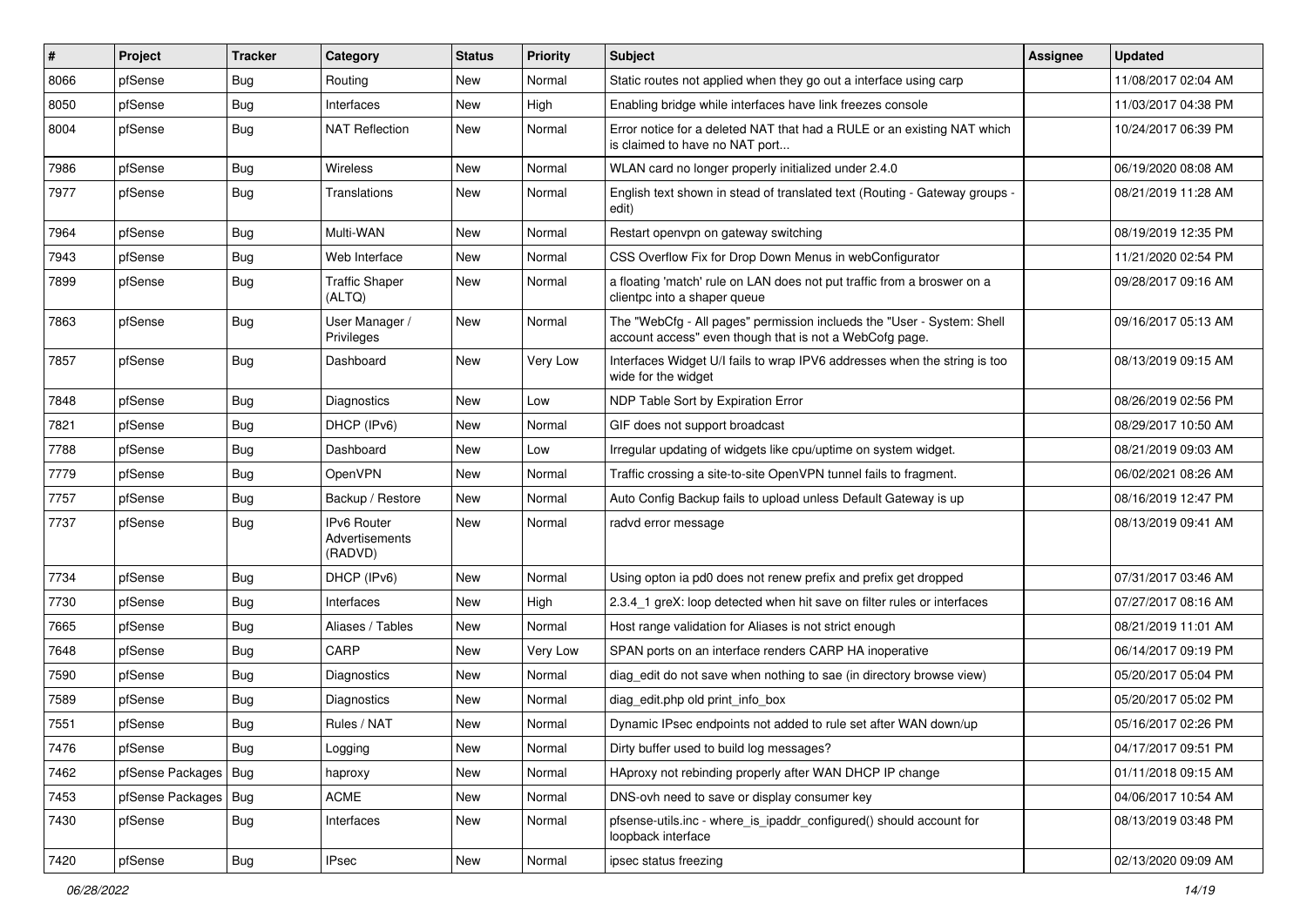| $\pmb{\sharp}$ | Project                | <b>Tracker</b> | Category                                        | <b>Status</b> | <b>Priority</b> | <b>Subject</b>                                                                                                                                         | Assignee | <b>Updated</b>      |
|----------------|------------------------|----------------|-------------------------------------------------|---------------|-----------------|--------------------------------------------------------------------------------------------------------------------------------------------------------|----------|---------------------|
| 7403           | pfSense Packages       | Bug            | FreeRADIUS                                      | New           | Normal          | Captive Portal + freeradius2 + MySQL problems with German Umlaut                                                                                       |          | 03/17/2017 09:12 AM |
| 7402           | pfSense                | Bug            | Web Interface                                   | <b>New</b>    | Normal          | Inconsistent use of htmlentities validation checks                                                                                                     |          | 03/21/2017 08:58 AM |
| 7388           | pfSense Packages       | Bug            | Suricata                                        | New           | High            | Suricata does not property recognize MTU for PPPOE interfaces                                                                                          |          | 03/15/2017 05:17 AM |
| 7373           | pfSense                | <b>Bug</b>     | Rules / NAT                                     | New           | Normal          | Firewall schedules GUI needs to be redone from scratch                                                                                                 |          | 08/21/2019 08:56 AM |
| 7352           | pfSense                | <b>Bug</b>     | Routing                                         | New           | Normal          | pfSense IPv6 static route is dumped after a WAN flap                                                                                                   |          | 01/20/2022 09:35 AM |
| 7329           | pfSense                | <b>Bug</b>     | <b>DNS Forwarder</b>                            | New           | Low             | DHCP Not Updating DNS                                                                                                                                  |          | 01/21/2022 09:16 PM |
| 7314           | pfSense                | Bug            | <b>RRD Graphs</b>                               | New           | Low             | Discrepancy in ntp monitoring view                                                                                                                     |          | 02/24/2017 08:37 PM |
| 7303           | pfSense                | Bug            | IPv6 Router<br>Advertisements<br>(RADVD)        | New           | Normal          | ipv6 connectivity lost on pfSense reboot                                                                                                               |          | 08/20/2019 12:23 PM |
| 7289           | pfSense                | <b>Bug</b>     | Certificates                                    | New           | Low             | Generating 4096bit Certificate                                                                                                                         |          | 08/14/2019 09:56 AM |
| 7238           | pfSense                | <b>Bug</b>     | Web Interface                                   | New           | Normal          | Menu layout broken when using "Hostname in Menu" with long hostnames                                                                                   |          | 02/21/2017 07:01 AM |
| 7195           | pfSense                | Bug            | Package System                                  | New           | Normal          | pkg_edit.php - < checkenablefields> tag has no effect on fields other than<br>checkbox/input                                                           |          | 08/21/2019 09:15 AM |
| 7172           | pfSense                | Bug            | DHCP (IPv4)                                     | New           | Normal          | Sorting by hostname in Services > DHCP Server > LAN should be<br>"natural" (alphanumeric friendly)                                                     |          | 08/20/2019 03:47 PM |
| 7152           | pfSense                | <b>Bug</b>     | <b>DNS Resolver</b>                             | New           | Normal          | Unbound / DNS Resolver issue if "Register DHCP static mappings in the<br>DNS Resolver" set before wildcard DNS custom options                          |          | 12/18/2021 04:59 PM |
| 7113           | pfSense                | <b>Bug</b>     | Dashboard                                       | <b>New</b>    | Normal          | Interface name in Traffic Graphs                                                                                                                       |          | 12/31/2021 05:40 PM |
| 7082           | pfSense                | <b>Bug</b>     | Package System                                  | New           | Normal          | pkg_edit.php - impossible to use default_value with rowhelperfield                                                                                     |          | 08/21/2019 09:15 AM |
| 7040           | pfSense                | Bug            | Interfaces                                      | New           | Normal          | Issue when disabling an interface                                                                                                                      |          | 12/26/2016 02:56 AM |
| 6988           | pfSense Packages       | Bug            | Snort                                           | New           | High            | SNORT Package PHP memory error                                                                                                                         |          | 06/28/2018 10:00 PM |
| 6977           | pfSense                | Bug            | Interfaces                                      | New           | Normal          | VLAN traffic is erroneously counted as underlying iface (untagged) traffic                                                                             |          | 08/13/2019 02:56 PM |
| 6926           | pfSense                | Bug            | UPnP/NAT-PMP                                    | New           | Normal          | Miniupnp advertising expired IPv6 address                                                                                                              |          | 01/15/2022 08:29 PM |
| 6861           | pfSense Packages       | Bug            | haproxy                                         | New           | Normal          | Ha-Proxy duplicated backend used in place of original backend                                                                                          |          | 02/18/2019 05:30 PM |
| 6823           | pfSense                | <b>Bug</b>     | Interfaces                                      | New           | Normal          | No connectivity after changing link state to UP                                                                                                        |          | 04/21/2022 12:39 PM |
| 6803           | pfSense                | Bug            | Web Interface                                   | New           | Normal          | CSRF timeout occurs when it (probably) shouldn't                                                                                                       |          | 11/03/2016 09:43 PM |
| 6799           | pfSense                | Bug            | Rules / NAT                                     | New           | Normal          | Using NOT (!) with interface subnet macros results unexpected traffic<br>passing when multiple subnets are included in the macro (i.e. VIP<br>subnets) |          | 02/07/2022 02:18 PM |
| 6784           | pfSense Packages   Bug |                | haproxy                                         | New           | Normal          | HAProxy version .48 will not use URL Table Alias for front end listener                                                                                |          | 02/18/2019 05:32 PM |
| 6691           | pfSense                | <b>Bug</b>     | DHCP (IPv6)                                     | New           | Normal          | dhcp6c quits after only two tries if no response was received                                                                                          |          | 12/07/2020 04:25 PM |
| 6627           | pfSense                | Bug            | Rules / NAT                                     | New           | Normal          | floating tab match rules ignore quick action so should be removed                                                                                      |          | 07/18/2016 02:15 PM |
| 6541           | pfSense                | <b>Bug</b>     | <b>IPv6 Router</b><br>Advertisements<br>(RADVD) | New           | Normal          | IPv6 RAs always include on-link prefix; clients may not use DHCPv6<br>managed addresses                                                                |          | 08/13/2019 03:23 PM |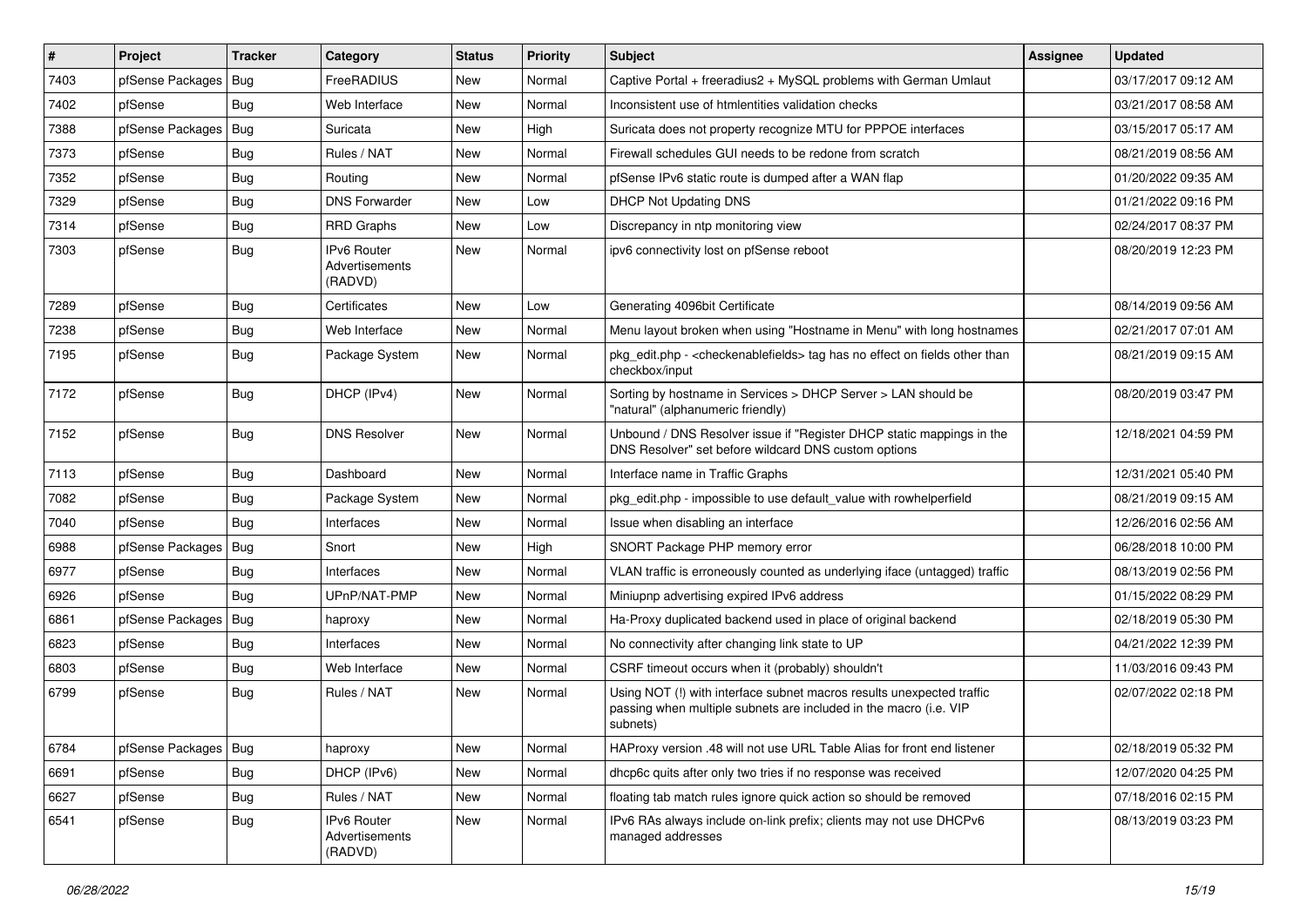| $\vert$ # | Project          | <b>Tracker</b> | Category                                 | <b>Status</b> | <b>Priority</b> | Subject                                                                                                         | <b>Assignee</b> | <b>Updated</b>      |
|-----------|------------------|----------------|------------------------------------------|---------------|-----------------|-----------------------------------------------------------------------------------------------------------------|-----------------|---------------------|
| 6521      | pfSense Packages | Bug            | squidguard                               | New           | Normal          | pfsense 2.3.1 squidguard -> Groups ACL -> Target Rules List missing                                             |                 | 06/25/2016 10:49 PM |
| 6481      | pfSense          | Bug            | <b>IPsec</b>                             | New           | Normal          | loading EAP_RADIUS method failed                                                                                |                 | 03/24/2020 04:25 PM |
| 6471      | pfSense Packages | Bug            | squidguard                               | New           | Normal          | pfsense 2.3.1 squidguard -> common ACL -> Target Rules List missing                                             |                 | 06/08/2016 06:22 PM |
| 6398      | pfSense          | <b>Bug</b>     | Configuration<br>Backend                 | New           | Normal          | If config cannot be loaded due to corruption or bug, it isn't handled<br>gracefully (just stops)                |                 | 08/13/2019 01:23 PM |
| 6386      | pfSense          | Bug            | IPv6 Router<br>Advertisements<br>(RADVD) | New           | Low             | Switching Router Advertisements to disabled should broadcast IP<br>Removal messages                             |                 | 05/22/2016 10:44 PM |
| 6361      | pfSense          | <b>Bug</b>     | Web Interface                            | New           | Low             | Responsive Mobile Menu issue                                                                                    |                 | 05/16/2016 12:09 PM |
| 6321      | pfSense          | Bug            | L <sub>2</sub> TP                        | New           | Normal          | Problem with connecting I2tp over ipsec from android and windows                                                |                 | 11/13/2020 11:01 AM |
| 6289      | pfSense          | <b>Bug</b>     | Interfaces                               | New           | Normal          | IPv6 address not given to track6 interfaces on create                                                           |                 | 12/30/2021 04:17 AM |
| 6186      | pfSense          | Bug            | Services                                 | New           | Normal          | race conditions in service startup                                                                              |                 | 04/21/2022 12:39 PM |
| 6083      | pfSense Packages | Bug            | Squid                                    | New           | Normal          | Sugid Realtime Monitor / Squid Cache Table not diplaying correctly                                              |                 | 12/06/2016 07:25 AM |
| 6051      | pfSense          | Bug            | DHCP (IPv6)                              | New           | Normal          | DHCPv6 Client Failure for additional WAN Address causes<br>2-seconds-service-restart-loop                       |                 | 12/03/2020 01:08 AM |
| 6029      | pfSense          | <b>Bug</b>     | <b>XML Parser</b>                        | New           | Normal          | Unhelpful error messages in xmlparse*.inc and generally                                                         |                 | 08/13/2019 12:52 PM |
| 5849      | pfSense          | <b>Bug</b>     | CARP                                     | New           | Normal          | Routing fail on CARP IPsec                                                                                      |                 | 12/18/2021 04:41 PM |
| 5786      | pfSense          | <b>Bug</b>     | Web Interface                            | New           | Normal          | Check WebConfigurator port for conflicts                                                                        |                 | 04/21/2022 12:39 PM |
| 5751      | pfSense Packages | Bug            | squidguard                               | New           | Normal          | SquidGuard target categories not saved when long "Domain List" is<br>provided                                   |                 | 01/10/2016 08:55 AM |
| 5652      | pfSense          | Bug            | Authentication                           | New           | Normal          | Radius IETF Class Group Assignment - Incorrect Standard                                                         |                 | 08/13/2019 01:39 PM |
| 5629      | pfSense          | <b>Bug</b>     | <b>IPsec</b>                             | New           | Normal          | Allow for IPsec configuration using certs without a CA                                                          |                 | 12/31/2021 05:21 PM |
| 5355      | pfSense          | <b>Bug</b>     | <b>IPsec</b>                             | New           | High            | on Dynamic WAN IP (DHCP Client) it takes 10 minutes before Phase1<br>reconnects                                 |                 | 07/08/2016 10:29 PM |
| 5306      | pfSense          | Bug            | Package System                           | New           | Normal          | textarea fields should have linebreaks sanitized automatically on save                                          |                 | 03/03/2017 04:15 AM |
| 5253      | pfSense          | <b>Bug</b>     | <b>PPP</b> Interfaces                    | New           | Normal          | 3gstats.php 100% CPU                                                                                            |                 | 01/08/2022 05:02 PM |
| 4740      | pfSense          | <b>Bug</b>     | Wireless                                 | New           | Normal          | Intel wireless kernel panic in infrastructure mode with WPA                                                     |                 | 11/13/2020 08:38 AM |
| 4680      | pfSense          | <b>Bug</b>     | <b>DHCP Relay</b>                        | New           | Normal          | DHCP relay does not work with DHCP server on other end of OpenVPN<br>tunnel                                     |                 | 05/05/2015 06:55 PM |
| 4604      | pfSense          | Bug            | <b>NTPD</b>                              | New           | Normal          | NTP time server entries may or may not work, depending upon interfaces<br>selected when configuring NTP service |                 | 12/11/2021 07:59 PM |
| 4467      | pfSense          | Bug            | <b>Traffic Shaper</b><br>(ALTQ)          | New           | Normal          | Traffic Graphs shows wrong throughput when traffic shaping enabled                                              |                 | 02/23/2015 05:31 PM |
| 3771      | pfSense          | Bug            | DHCP (IPv4)                              | New           | Normal          | Webinterface and dhcpdcrashes with 500+ static leases                                                           |                 | 08/21/2019 09:26 AM |
| 3706      | pfSense          | Bug            | User Manager /<br>Privileges             | New           | Normal          | Permission order affects default page on limited accounts, but can't<br>reorder                                 |                 | 02/06/2016 04:10 AM |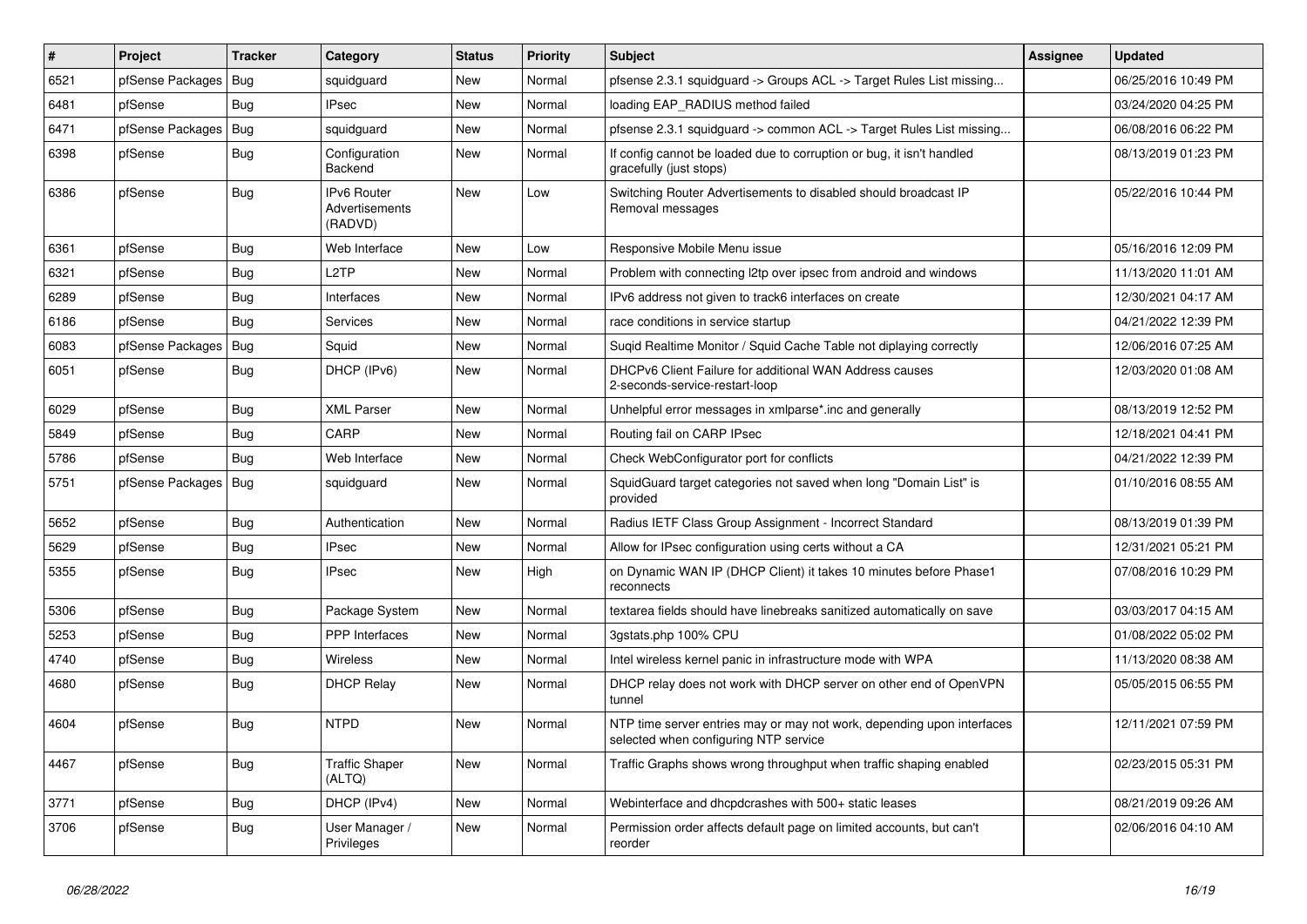| $\vert$ # | Project          | <b>Tracker</b> | Category                        | <b>Status</b> | <b>Priority</b> | <b>Subject</b>                                                                                                  | <b>Assignee</b> | <b>Updated</b>      |
|-----------|------------------|----------------|---------------------------------|---------------|-----------------|-----------------------------------------------------------------------------------------------------------------|-----------------|---------------------|
| 3465      | pfSense          | <b>Bug</b>     | <b>Traffic Shaper</b><br>(ALTQ) | New           | Normal          | Editing Traffic Shaper queues causes status_queues.php error                                                    |                 | 02/19/2014 01:53 AM |
| 3411      | pfSense          | <b>Bug</b>     | Dashboard                       | New           | Low             | Interfaces and statistics dashboard widgets very slow with large numbers<br>of interfaces                       |                 | 01/24/2014 02:09 AM |
| 3404      | pfSense          | <b>Bug</b>     | DHCP (IPv4)                     | <b>New</b>    | Normal          | DHCP Server Fails to Start on Interfaces that are Slow to Come Online<br>During Boot                            |                 | 02/11/2014 05:09 PM |
| 3382      | pfSense          | Bug            | <b>IGMP Proxy</b>               | <b>New</b>    | Normal          | IGMPPROXY fails with more than 32 interfaces                                                                    |                 | 07/12/2016 11:01 PM |
| 3358      | pfSense          | Bug            | Package System                  | New           | Normal          | new version of <include_file> is not required during reinstall_all</include_file>                               |                 | 12/26/2014 12:13 PM |
| 3326      | pfSense          | <b>Bug</b>     | <b>PPP</b> Interfaces           | New           | Normal          | IPv6 only PPPoE connection                                                                                      |                 | 11/18/2013 09:37 AM |
| 3312      | pfSense          | Bug            | <b>IPsec</b>                    | New           | Normal          | Gateway on IPsec rules is not functional in pf                                                                  |                 | 01/28/2020 10:09 PM |
| 2367      | pfSense          | <b>Bug</b>     | Rules / NAT                     | New           | Normal          | display negate rules in firewall_rules.php and evaluate when added                                              |                 | 05/07/2012 06:11 PM |
| 2335      | pfSense          | <b>Bug</b>     | <b>Operating System</b>         | New           | Normal          | IGMPProxy and CARP Results in System Instability Upon Reboot                                                    |                 | 07/19/2014 10:25 PM |
| 2308      | pfSense          | Bug            | <b>Traffic Shaper</b><br>(ALTQ) | <b>New</b>    | Normal          | HFSC WebUI doesn't check for "Bandwidth" setting                                                                |                 | 12/04/2012 07:12 PM |
| 2138      | pfSense          | <b>Bug</b>     | <b>RRD Graphs</b>               | New           | Normal          | RRD Wireless graph broken in BSS mode                                                                           |                 | 02/06/2016 04:59 AM |
| 1890      | pfSense          | Bug            | Translations                    | New           | Normal          | No gettext support in console scripts                                                                           |                 | 08/13/2019 12:24 PM |
| 1849      | pfSense          | <b>Bug</b>     | <b>Traffic Shaper</b><br>(ALTQ) | <b>New</b>    | Normal          | Traffic shaper - By Queue view needs to show/use friendly inerface names                                        |                 | 01/10/2022 08:10 AM |
| 1738      | pfSense          | <b>Bug</b>     | Backup / Restore                | New           | Very Low        | Restore fails when username in backup is not matching                                                           |                 | 12/11/2021 07:51 PM |
| 1667      | pfSense          | Bug            | L <sub>2</sub> TP               | New           | Normal          | L2TP server does not respond properly from a CARP VIP                                                           |                 | 12/11/2021 07:43 PM |
| 1620      | pfSense Packages | Bug            | Squid                           | <b>New</b>    | Normal          | Can't use transparent proxy when using bridge.                                                                  |                 | 10/07/2021 04:19 AM |
| 13248     | pfSense          | Regression     | DHCP (IPv6)                     | New           | Normal          | IPv6 Router Advertisements runs when config.xml does not contain an<br>entry for the interface                  |                 | 06/05/2022 07:44 PM |
| 13156     | pfSense Packages | Regression     | pfBlockerNG                     | New           | Normal          | pfBlockerNG IP block stats do not work                                                                          |                 | 06/13/2022 08:16 PM |
| 12581     | pfSense          | Regression     | DHCP (IPv6)                     | <b>New</b>    | Normal          | CARP IPv6 assigned address does not get advertised to endpoints with<br><b>RADV</b>                             |                 | 12/16/2021 02:34 PM |
| 12382     | pfSense          | Regression     | OpenVPN                         | New           | Normal          | Certificate Depth checking creates OpenVPN micro-outages every time a<br>user authenticates after 2.5.2 upgrade |                 | 01/17/2022 04:17 AM |
| 12183     | pfSense          | Regression     | Interfaces                      | <b>New</b>    | Low             | Changing MAC address for PPP parent interface stopped working                                                   |                 | 04/20/2022 04:16 PM |
| 11634     | pfSense Packages | Regression     | <b>BIND</b>                     | New           | Normal          | bind hangs when pfsense is reconnecting as an openypn client to a TUN<br>openvpn server                         |                 | 03/14/2021 07:23 AM |
| 11534     | pfSense Packages | Regression     | FreeRADIUS                      | New           | High            | FreeRADIUS EAP anonymous connection forbidden out-of-tunnel                                                     |                 | 07/14/2021 02:32 AM |
| 13305     | pfSense          | Feature        | Certificates                    | New           | Normal          | Certificate Revocation page should show expiration date                                                         |                 | 06/27/2022 10:26 AM |
| 13297     | pfSense          | Feature        | Routing                         | New           | Normal          | Support for Gateway Groups as Static Route destinations                                                         |                 | 06/24/2022 07:41 AM |
| 13296     | pfSense          | Feature        | DHCP (IPv6)                     | New           | Normal          | Add support for DHCP6 OPTION_PD_EXCLUDE (RFC 6603)                                                              |                 | 06/24/2022 10:10 PM |
| 13294     | pfSense          | Feature        | Gateways                        | New           | Low             | Change gateway name                                                                                             |                 | 06/22/2022 06:07 PM |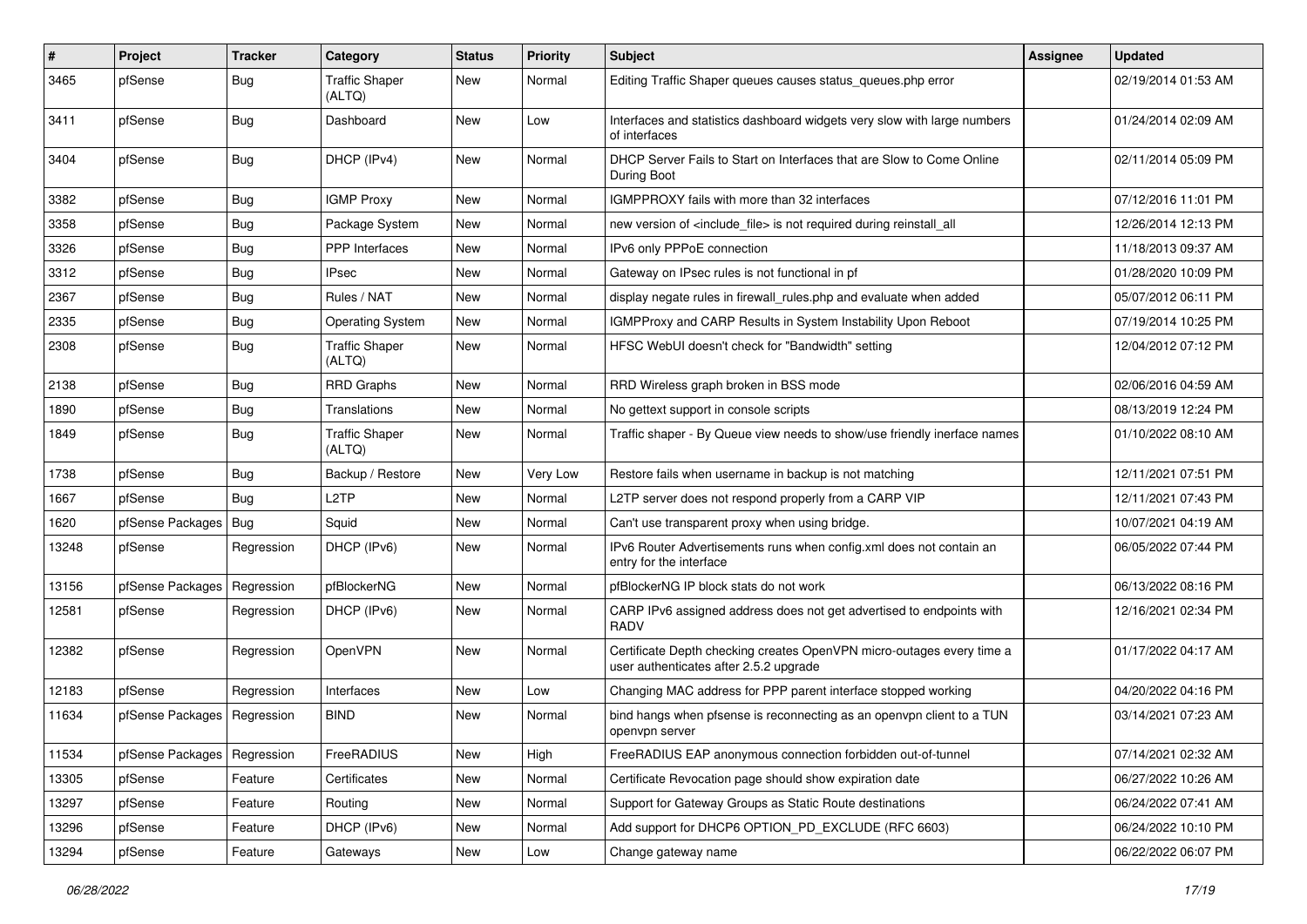| #     | Project                    | Tracker | Category                  | <b>Status</b> | <b>Priority</b> | <b>Subject</b>                                                                                  | <b>Assignee</b> | <b>Updated</b>      |
|-------|----------------------------|---------|---------------------------|---------------|-----------------|-------------------------------------------------------------------------------------------------|-----------------|---------------------|
| 13293 | pfSense                    | Feature | <b>OpenVPN</b>            | <b>New</b>    | Normal          | Option to set auth-gen-token in OpenVPN GUI                                                     |                 | 06/21/2022 02:35 PM |
| 13292 | pfSense Packages           | Feature | <b>ACME</b>               | New           | Normal          | Separator                                                                                       |                 | 06/21/2022 12:06 PM |
| 13287 | pfSense                    | Feature | Configuration<br>Backend  | New           | Normal          | Encode OpenVPN Custom Options                                                                   |                 | 06/20/2022 10:33 AM |
| 13264 | pfSense                    | Feature | <b>IPsec</b>              | <b>New</b>    | Normal          | IPSec Phase2 select multiple PFS key groups                                                     |                 | 06/10/2022 04:29 PM |
| 13260 | pfSense                    | Feature | Authentication            | New           | Normal          | Add support for OpenVPN static-challenge                                                        |                 | 06/09/2022 02:04 PM |
| 13256 | pfSense                    | Feature | DHCP (IPv4)               | <b>New</b>    | Normal          | Better handling of duplicate IPs in static DHCP assignments                                     |                 | 06/11/2022 04:51 PM |
| 13246 | pfSense Packages           | Feature | iperf                     | New           | Normal          | iperf3 service controls do not work                                                             |                 | 06/05/2022 06:51 PM |
| 13244 | pfSense                    | Feature | Web Interface             | New           | Normal          | Add help text under Timezone settings in the GUI                                                |                 | 06/03/2022 01:00 PM |
| 13242 | pfSense                    | Feature | <b>Gateway Monitoring</b> | New           | Normal          | Enhancements to static route creation/deletion for dpinger monitor IPs                          |                 | 06/03/2022 11:20 AM |
| 13227 | pfSense                    | Feature | IPsec                     | New           | High            | Enable IPSec Virtual IP Pool assignment by Radius for Mobile Users -<br>SIMPLE FIX              |                 | 05/27/2022 10:15 AM |
| 13220 | pfSense                    | Feature | Captive Portal            | <b>New</b>    | Very Low        | Voucher per-roll bandwidth restrictions and traffic quotas                                      |                 | 05/26/2022 08:16 AM |
| 13219 | pfSense                    | Feature | Captive Portal            | New           | Very Low        | Enable/Disable single voucher roll                                                              |                 | 05/26/2022 08:14 AM |
| 13207 | pfSense Packages           | Feature | pfBlockerNG               | <b>New</b>    | Normal          | The feed column on the Alerts page is confusing                                                 |                 | 05/24/2022 04:56 AM |
| 13201 | pfSense Packages           | Feature | pfBlockerNG               | New           | Normal          | Add FireHol Security IP Feeds                                                                   |                 | 05/23/2022 06:34 AM |
| 13200 | pfSense Packages           | Feature | pfBlockerNG               | New           | Normal          | Custom DNS Servers for Alert settings                                                           |                 | 05/23/2022 06:16 AM |
| 13199 | pfSense Packages           | Feature | pfBlockerNG               | New           | Normal          | Feed groups should not have the first listing in the group bar                                  |                 | 05/23/2022 06:03 AM |
| 13198 | pfSense Packages           | Feature | pfBlockerNG               | New           | Normal          | Dark Theme Styling issues - Alerts White bar                                                    |                 | 05/23/2022 06:05 AM |
| 13197 | pfSense Packages           | Feature | pfBlockerNG               | New           | Normal          | Put a Single donation link and a proper patreon lin in the pfBlocker<br>Support Banner / Widget |                 | 05/23/2022 05:35 AM |
| 13196 | pfSense Packages           | Feature | pfBlockerNG               | <b>New</b>    | Normal          | remove NoVirusThanks feed                                                                       |                 | 05/23/2022 06:05 AM |
| 13195 | pfSense Packages           | Feature | pfBlockerNG               | New           | Normal          | Dedicated website for Feed mangement - Community Driven                                         |                 | 05/23/2022 05:22 AM |
| 13179 | pfSense Packages           | Feature | pfBlockerNG               | New           | High            | Search based on CIDR                                                                            |                 | 05/17/2022 09:45 AM |
| 13168 | pfSense                    | Feature | Dashboard                 | New           | Low             | Multiple Dashboard views for a single user                                                      |                 | 05/16/2022 07:53 AM |
| 13161 | pfSense                    | Feature | Web Interface             | New           | Very Low        | FLASH PORT'S LED button, to help quickly find port that need to be<br>connected to patch&cable  |                 | 05/14/2022 06:35 AM |
| 13138 | pfSense Packages           | Feature | pfBlockerNG               | New           | Normal          | DNS over HTTPS/TLS Blocking should be removed from SafeSearch                                   |                 | 05/07/2022 02:52 AM |
| 13137 | pfSense Packages   Feature |         | pfBlockerNG               | New           | Normal          | ckuethe/doh-blocklist.txt add to DoH feeds                                                      |                 | 05/07/2022 02:39 AM |
| 13136 | pfSense Packages   Feature |         | pfBlockerNG               | New           | Normal          | Add crypt0rr DNS-over-HTTPS (DOH) provider list feeds                                           |                 | 05/07/2022 02:27 AM |
| 13091 | pfSense                    | Feature | <b>OpenVPN</b>            | New           | Normal          | RFE: Ability to specify the order of OpenVPN Authentication servers                             |                 | 04/22/2022 04:30 PM |
| 13044 | pfSense Packages           | Feature | Mail report               | New           | Normal          | Customized reporting                                                                            |                 | 04/11/2022 09:22 AM |
| 13039 | pfSense Packages   Feature |         | AWS VPC                   | New           | Normal          | Handle transit gateway VPNs in the AWS VPN wizard                                               |                 | 04/11/2022 07:31 AM |
| 13017 | pfSense                    | Feature | Packet Capture            | New           | Normal          | Packet capture: add preview results while capture is running                                    |                 | 04/09/2022 11:08 AM |